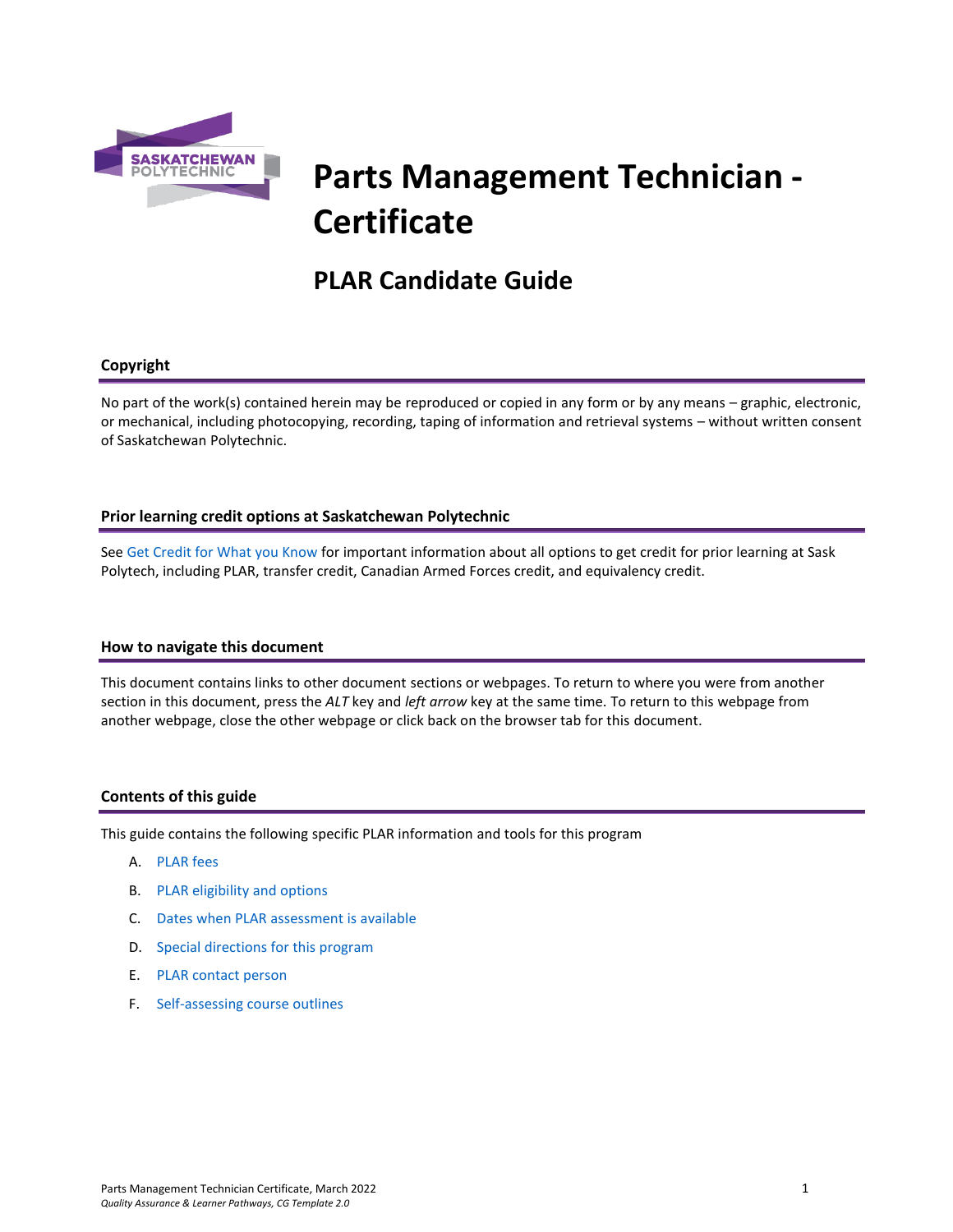## <span id="page-1-0"></span>**A. PLAR fees**

Fees for PLAR challenges are set to cover our costs for consultation, assessment, and related administrative tasks. PLAR fees are non-refundable and non-transferrable.

<span id="page-1-1"></span>The PLAR fees policy is subject to change for each new academic year. Please see the **Cost** section on th[e PLAR webpage](https://saskpolytech.ca/admissions/get-credit/plar.aspx) for current fee information.

## **B. PLAR eligibility and options**

To be eligible for PLAR for courses in this program, you must first apply for admission and be accepted into the program. You must also consult with th[e PLAR contact person](#page-2-0) and be approved for PLAR assessment.

#### **Course prerequisites and corequisites**

Some courses have one or more other courses that must be completed first (pre-requisite) or at the same time (corequisite). See course outlines in this guide to identify any pre- or co-requisites for each course. Discuss with you[r PLAR](#page-2-0)  [contact person](#page-2-0) how to deal with courses with co-requisites.

## **Block assessment**

<span id="page-1-2"></span>Some programs may assess a cluster of courses together in one block, which may save you time and effort. Ask the [PLAR](#page-2-0)  [contact person](#page-2-0) whether there are any block assessment options in this program.

## **C. Dates when PLAR assessment is available**

PLAR assessment for this program is available from Sept 1 to June 15 in each academic year.

<span id="page-1-3"></span>**All PLAR assessments must be completed by June 15 of each academic year**.

## **D. Special directions for this program**

- 1. **Review** the [PLAR process and FAQs](https://saskpolytech.ca/admissions/get-credit/plar.aspx) and the information in this guide.
- 2. **Self-rate** your learning for each course using the Course Outlines in this guide.
- 3. **Consult** with th[e PLAR contact person](#page-2-0) for PLAR approval. Be prepared to provide your resume, course selfratings (see section F), and a partially completed [PLAR application.](https://saskpolytech.ca/admissions/resources/documents/plar-application-form.pdf) If you are approved for PLAR, the contact person will sign your PLAR application and explain next steps.
- 4. **Apply** for admission to the program. Se[e directions](https://saskpolytech.ca/admissions/apply-and-register/apply-to-a-program.aspx) for applying.
- 5. **Register** for PLAR at Registration Services once you have signed approval on your [PLAR Application Form.](http://saskpolytech.ca/admissions/resources/documents/plar-application-form.pdf) The PLAR fee will be added to your student account.
- 6. **Finalize** a detailed Assessment Plan with your assigned assessor**.**
- 7. **Complete** assessment before your PLAR registration expires.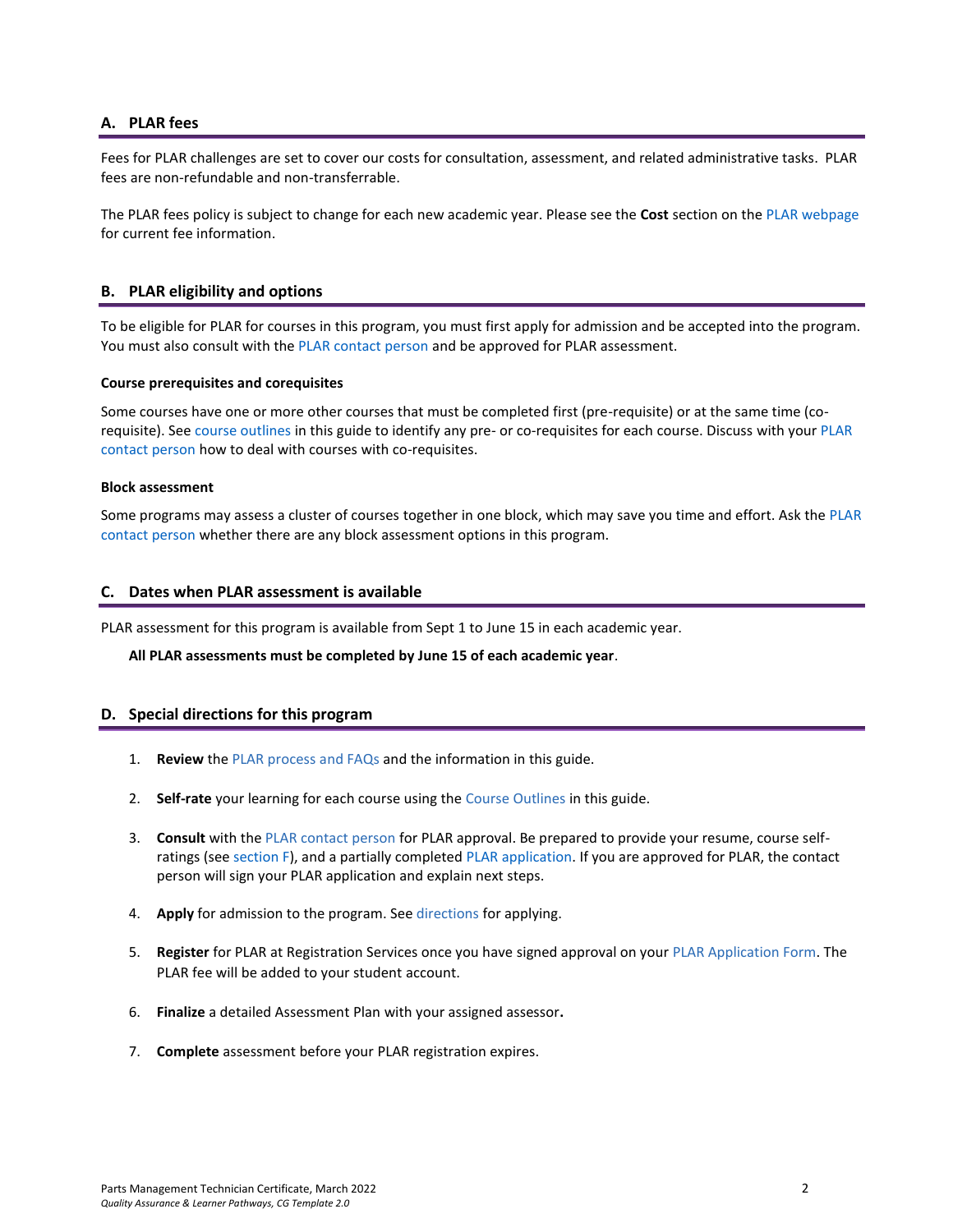## <span id="page-2-0"></span>**E. PLAR contact person**

Contact one of the Program Heads below to arrange a consultation **after** you have read this guide and [general PLAR](http://saskpolytech.ca/admissions/resources/prior-learning-process.aspx)  [information](http://saskpolytech.ca/admissions/resources/prior-learning-process.aspx) **and** rated yourself for each course (see next section). Consultation may be by phone, online, or in person. Be prepared to provide your resume, course self-ratings, and a partially complete[d PLAR application.](https://saskpolytech.ca/admissions/resources/documents/plar-application-form.pdf#search=PLAR%20application) If agreement is reached to go ahead with PLAR, the contact person will sign approval on your PLAR application and explain the next steps. Admission to the program is required before you can register for PLAR.

> **David Mervold, Program Head** Saskatchewan Polytechnic, Campus Phone: 306 – 659 - 4869 Email[: mervoldd@saskpolytech.ca](mailto:mervoldd@saskpolytech.ca)

## <span id="page-2-1"></span>**F. Self assessing course outlines**

Clicking on a course code below opens a page where you can rate yourself on the knowledge and skills assessed for PLAR credit. For Arts & Sciences courses, clicking on the course code opens another PLAR guide. The [PLAR contact](#page-2-0)  [person](#page-2-0) for this program will refer you to another person to discuss PLAR for courses delivered by Arts & Sciences or another program/department.

| <b>COURSE</b><br><b>CODE</b> | <b>COURSE NAME</b>                               | <b>Delivered by another</b><br>department/program |
|------------------------------|--------------------------------------------------|---------------------------------------------------|
| <b>COAP 194</b>              | <b>Inventory Software</b>                        |                                                   |
| <b>MATE 190</b>              | Materials Handling and Equipment                 |                                                   |
| <b>MGMT 189</b>              | <b>Managerial Skills</b>                         |                                                   |
| <b>PART 178</b>              | Parts Workplace Skills                           |                                                   |
| <b>PART 179</b>              | Parts Marketing Essentials                       |                                                   |
| <b>PART 191</b>              | Introduction to the Parts and Warehousing Trades |                                                   |
| <b>PART 192</b>              | <b>Tools and Measuring</b>                       |                                                   |
| <b>PART 193</b>              | Engine Systems 1                                 |                                                   |
| <b>PART 194</b>              | Parts Information Systems                        |                                                   |
| <b>PART 195</b>              | <b>Electrical Parts 1</b>                        |                                                   |
| <b>PART 196</b>              | <b>Parts Facilities</b>                          |                                                   |
| <b>PART 197</b>              | <b>Parts Documentation</b>                       |                                                   |
| <b>PART 198</b>              | Parts Warehousing                                |                                                   |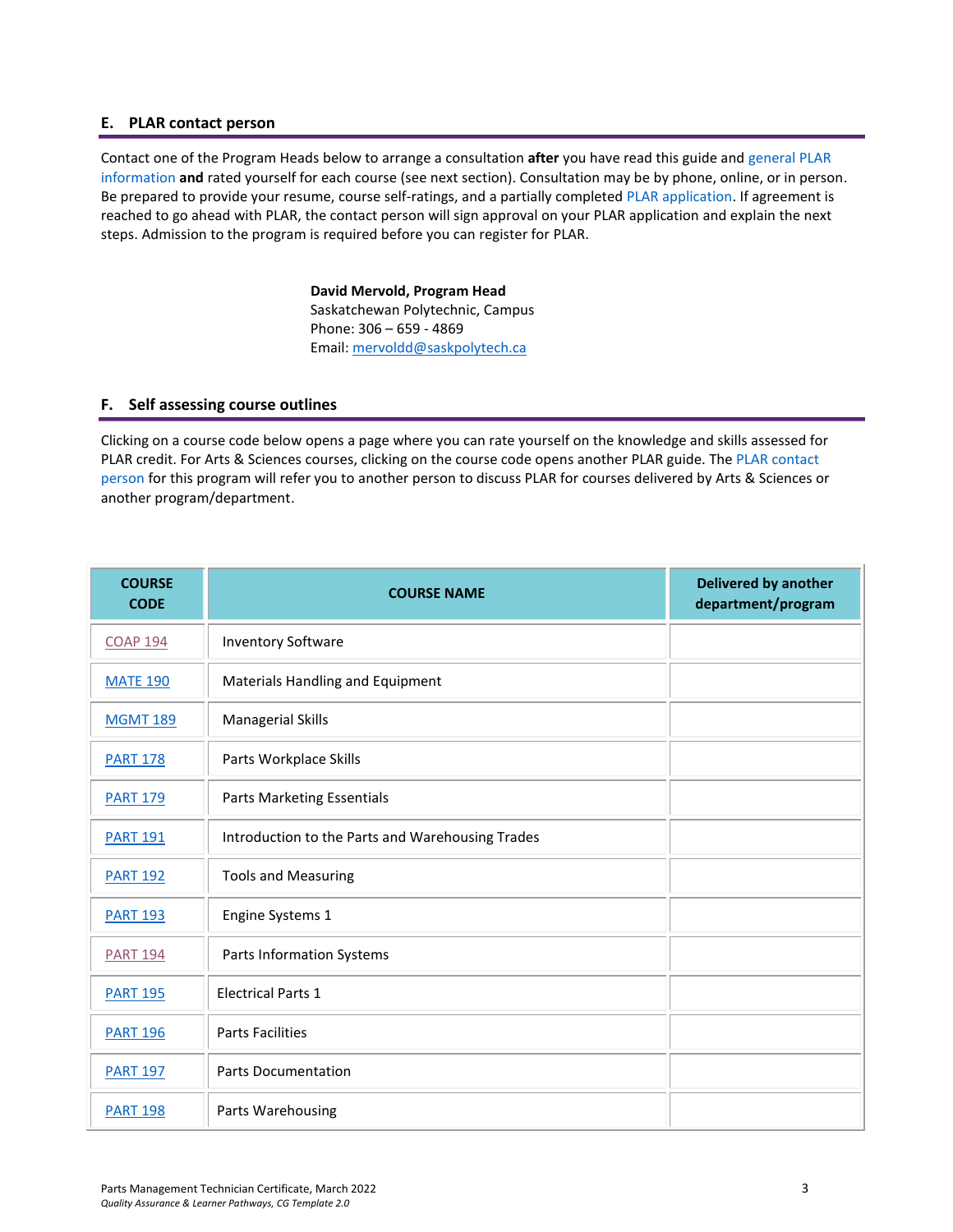| <b>COURSE</b><br><b>CODE</b> | <b>COURSE NAME</b>                     | <b>Delivered by another</b><br>department/program |
|------------------------------|----------------------------------------|---------------------------------------------------|
| <b>PART 199</b>              | <b>Inventory Audit</b>                 |                                                   |
| <b>PART 287</b>              | <b>Hydraulic Parts</b>                 |                                                   |
| <b>PART 288</b>              | Engine Parts 1                         |                                                   |
| <b>PART 289</b>              | Vehicle System Parts                   |                                                   |
| <b>PART 291</b>              | <b>Drivetrain Components</b>           |                                                   |
| <b>PART 292</b>              | Standard Inventory                     |                                                   |
| <b>PART 293</b>              | <b>Engine Systems 2</b>                |                                                   |
| <b>PART 294</b>              | Automotive and Truck Wholegoods        |                                                   |
| <b>PART 295</b>              | <b>Electrical Parts 2</b>              |                                                   |
| <b>PART 296</b>              | Agricultural and Industrial Wholegoods |                                                   |
| <b>PART 298</b>              | <b>Engine Parts 2</b>                  |                                                   |
| <b>PART 299</b>              | <b>Inventory Control</b>               |                                                   |
| <b>WORK 198</b>              | Work Experience                        |                                                   |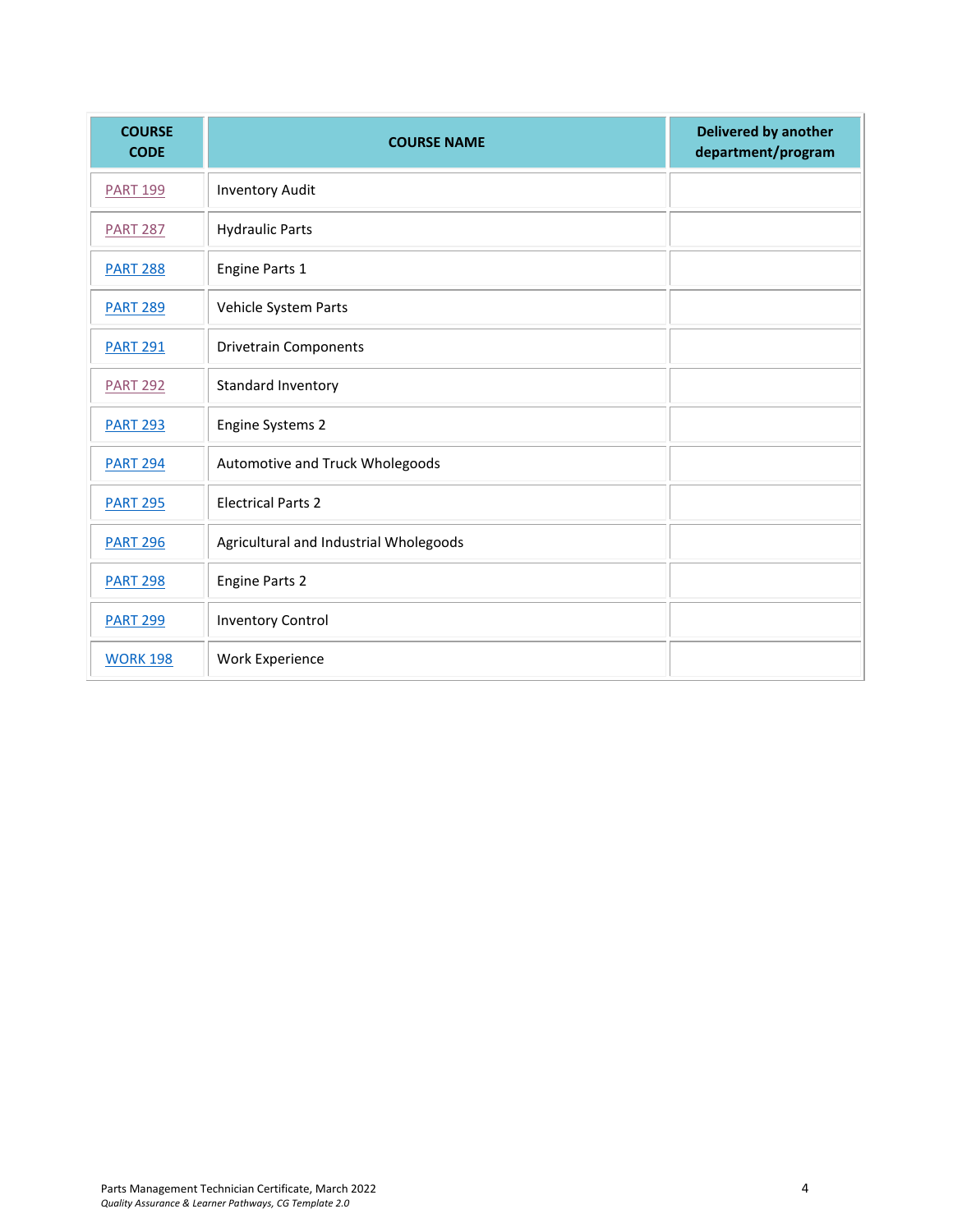## <span id="page-4-0"></span>**COAP 194 - Inventory Software**

You will become familiar with the programs used by Parts Department computer systems.

| Credit unit(s):       | 2.0  |
|-----------------------|------|
| <b>Prerequisites:</b> | none |
| Corequisites:         | none |
| Equivalent course(s): | none |

 $\overline{a}$ 

|    |                                                                                                                                                                                                                             | Use a checkmark $(\checkmark)$ to rate yourself as follows for each learning outcome |           |         |  |
|----|-----------------------------------------------------------------------------------------------------------------------------------------------------------------------------------------------------------------------------|--------------------------------------------------------------------------------------|-----------|---------|--|
|    | can apply this outcome without direction or supervision.<br>Competent:<br>am still learning skills and knowledge to apply this outcome.<br>Learning:<br>I have no knowledge or experience related to this outcome.<br>None: |                                                                                      | Competent | earning |  |
| 1. | Discuss software programs used by parts department.                                                                                                                                                                         |                                                                                      |           |         |  |
| 2. | Discuss business systems.                                                                                                                                                                                                   |                                                                                      |           |         |  |
| 3. |                                                                                                                                                                                                                             | Discuss the use of electronic parts catalogues.                                      |           |         |  |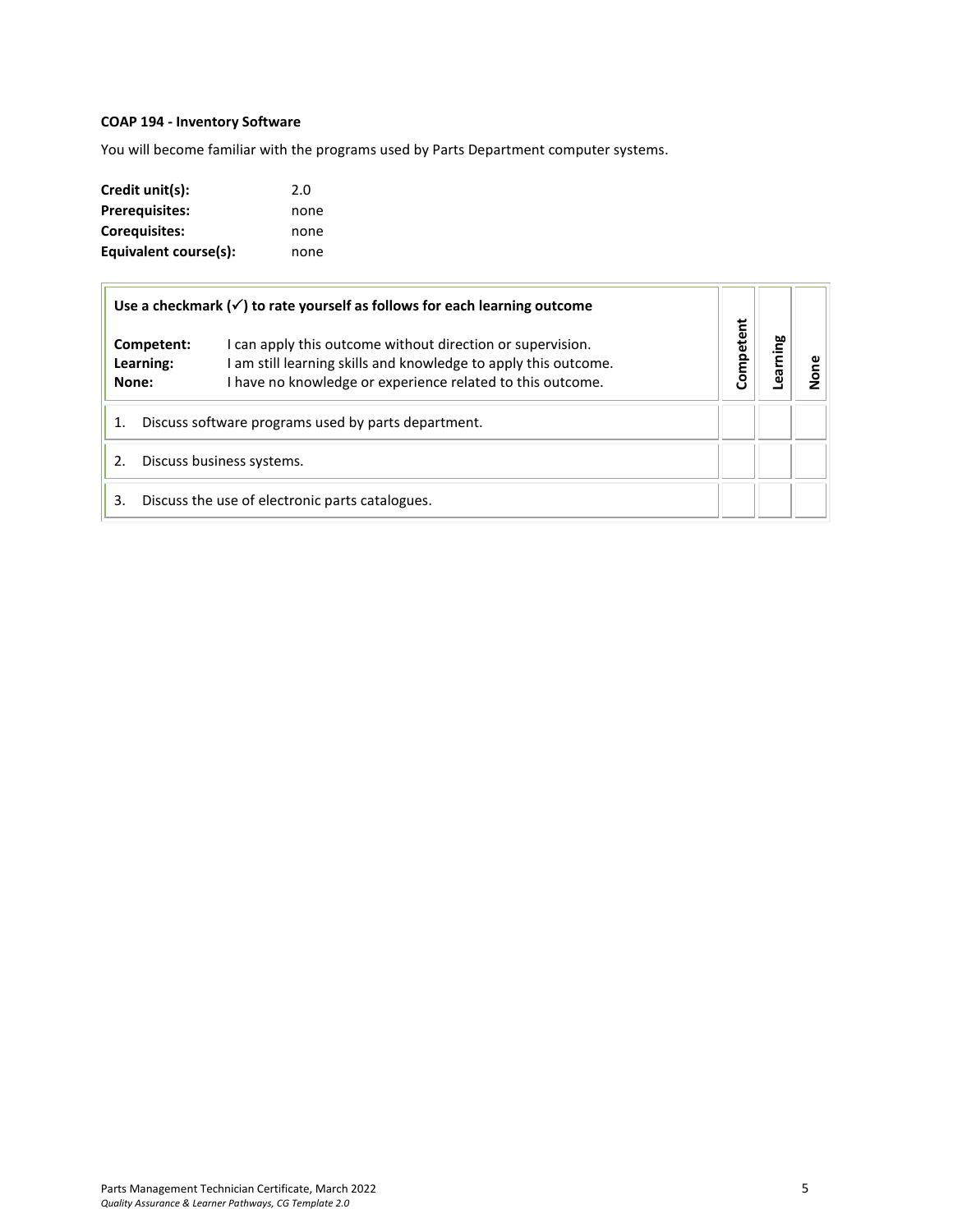## <span id="page-5-0"></span>**MATE 190 - Materials Handling and Equipment**

You will study typical practices and procedures for material movement in a warehouse or parts distribution facility. You will focus on design, space usage, equipment requirements, and the theory and practical operations on a variety of mobile powered equipment.

| Credit unit(s):       | 3.0  |
|-----------------------|------|
| <b>Prerequisites:</b> | none |
| Corequisites:         | none |
| Equivalent course(s): | none |

 $\overline{1}$ 

|                                              |                                        | Use a checkmark $(\checkmark)$ to rate yourself as follows for each learning outcome                                                                                                        |           |          |      |
|----------------------------------------------|----------------------------------------|---------------------------------------------------------------------------------------------------------------------------------------------------------------------------------------------|-----------|----------|------|
| None:                                        | Competent:<br>Learning:                | I can apply this outcome without direction or supervision.<br>I am still learning skills and knowledge to apply this outcome.<br>I have no knowledge or experience related to this outcome. | Competent | Learning | None |
| 1.                                           | Identify materials handling equipment. |                                                                                                                                                                                             |           |          |      |
| 2.<br>Discuss facility layouts.              |                                        |                                                                                                                                                                                             |           |          |      |
| Describe inventory handling practices.<br>3. |                                        |                                                                                                                                                                                             |           |          |      |
| Compare operational facility layouts.<br>4.  |                                        |                                                                                                                                                                                             |           |          |      |
| 5.<br>Discuss safety requirements.           |                                        |                                                                                                                                                                                             |           |          |      |
| 6.                                           |                                        | Demonstrate safe use of materials handling equipment.                                                                                                                                       |           |          |      |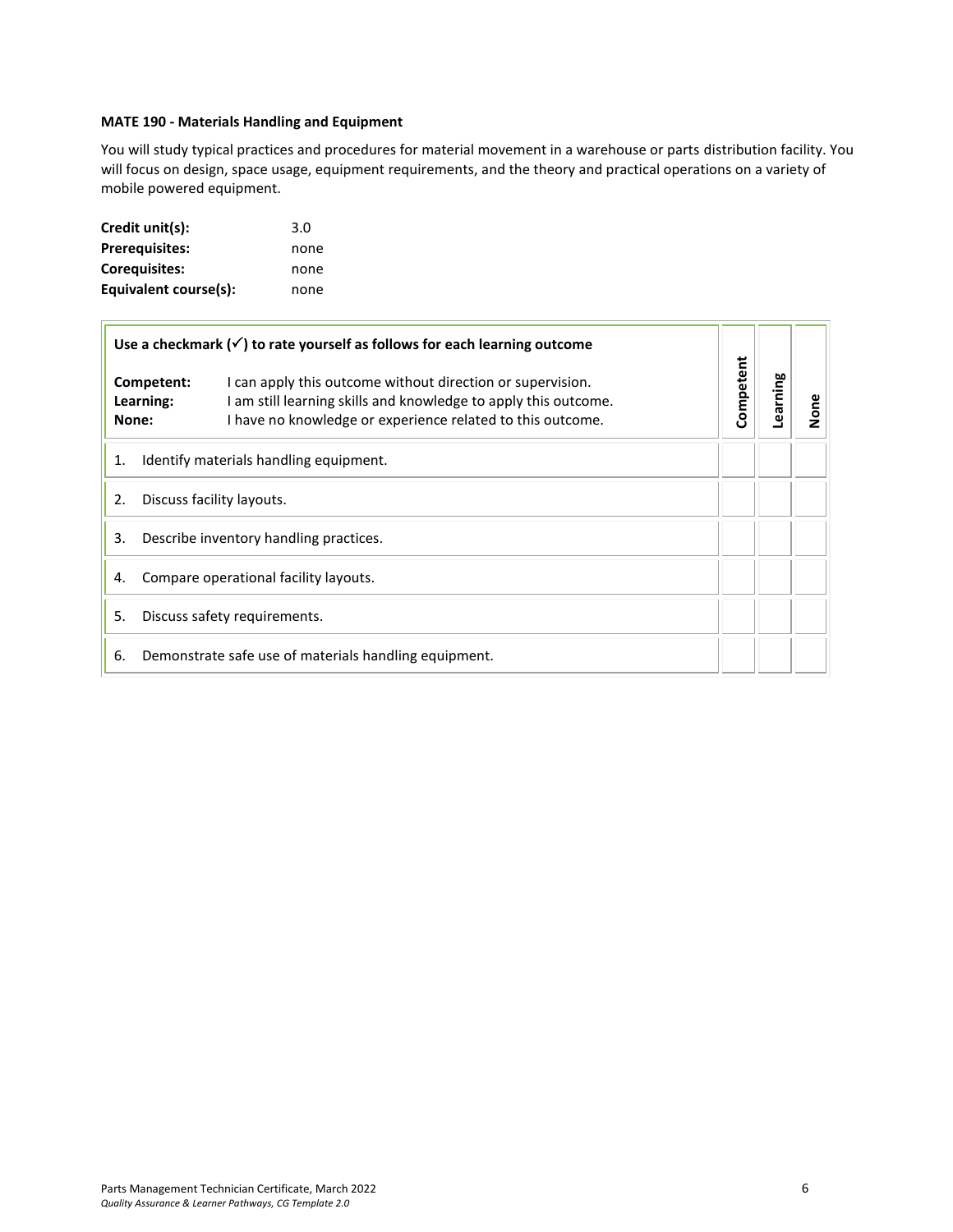## <span id="page-6-0"></span>**MGMT 189 - Managerial Skills**

You will focus on the goals, functions and roles of management. You will focus on team building, leadership, and management principles. You will identify essential and employability skills that will enable success in the workplace.

| Credit unit(s):       | 2.0  |
|-----------------------|------|
| <b>Prerequisites:</b> | none |
| <b>Corequisites:</b>  | none |
| Equivalent course(s): | none |

|                                                     |                         | Use a checkmark $(\checkmark)$ to rate yourself as follows for each learning outcome                                                                                                        |           |          |      |
|-----------------------------------------------------|-------------------------|---------------------------------------------------------------------------------------------------------------------------------------------------------------------------------------------|-----------|----------|------|
| None:                                               | Competent:<br>Learning: | I can apply this outcome without direction or supervision.<br>I am still learning skills and knowledge to apply this outcome.<br>I have no knowledge or experience related to this outcome. | Competent | Learning | None |
| 1.                                                  |                         | Identify the roles and function of management.                                                                                                                                              |           |          |      |
| Describe principles of leadership.<br>2.            |                         |                                                                                                                                                                                             |           |          |      |
| Discuss team building for work groups.<br>3.        |                         |                                                                                                                                                                                             |           |          |      |
| Identify time and resource management skills.<br>4. |                         |                                                                                                                                                                                             |           |          |      |
| Evaluate problem solving skills.<br>5.              |                         |                                                                                                                                                                                             |           |          |      |
| 6.                                                  |                         | Describe essential and employability skills.                                                                                                                                                |           |          |      |
| 7.                                                  |                         | Examine change management.                                                                                                                                                                  |           |          |      |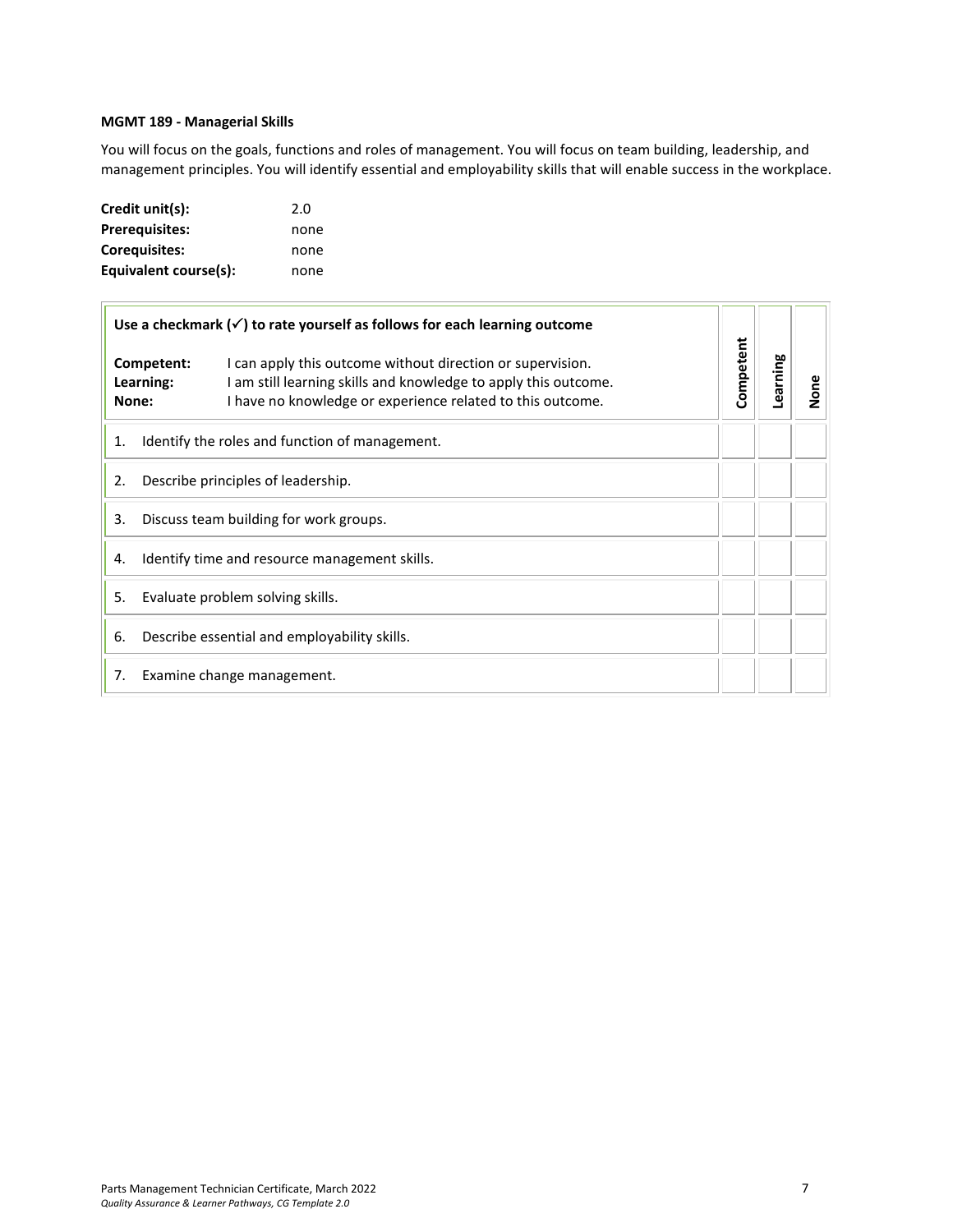## <span id="page-7-0"></span>**PART 178 - Parts Workplace Skills**

You will learn valuable workplace skills including job exploration, explore essential and employability skills, customer service, business communication methods, workplace behaviors and responsibilities, coaching, mentoring, and conflict resolution.

| Credit unit(s):       | 2.0  |
|-----------------------|------|
| <b>Prerequisites:</b> | none |
| <b>Corequisites:</b>  | none |
| Equivalent course(s): | none |

 $\overline{1}$ 

|                                              |                                         | Use a checkmark $(\checkmark)$ to rate yourself as follows for each learning outcome                                                                                                        | Competent |         |      |
|----------------------------------------------|-----------------------------------------|---------------------------------------------------------------------------------------------------------------------------------------------------------------------------------------------|-----------|---------|------|
|                                              | Competent:<br>Learning:<br>None:        | I can apply this outcome without direction or supervision.<br>I am still learning skills and knowledge to apply this outcome.<br>I have no knowledge or experience related to this outcome. |           | earning | None |
| Explore job search related documents.<br>1.  |                                         |                                                                                                                                                                                             |           |         |      |
| 2.                                           | Examine essential workplace procedures. |                                                                                                                                                                                             |           |         |      |
| Discuss customer communication skills.<br>3. |                                         |                                                                                                                                                                                             |           |         |      |
| Explain workplace conflict resolution.<br>4. |                                         |                                                                                                                                                                                             |           |         |      |
| 5.                                           |                                         | Describe workplace mentoring.                                                                                                                                                               |           |         |      |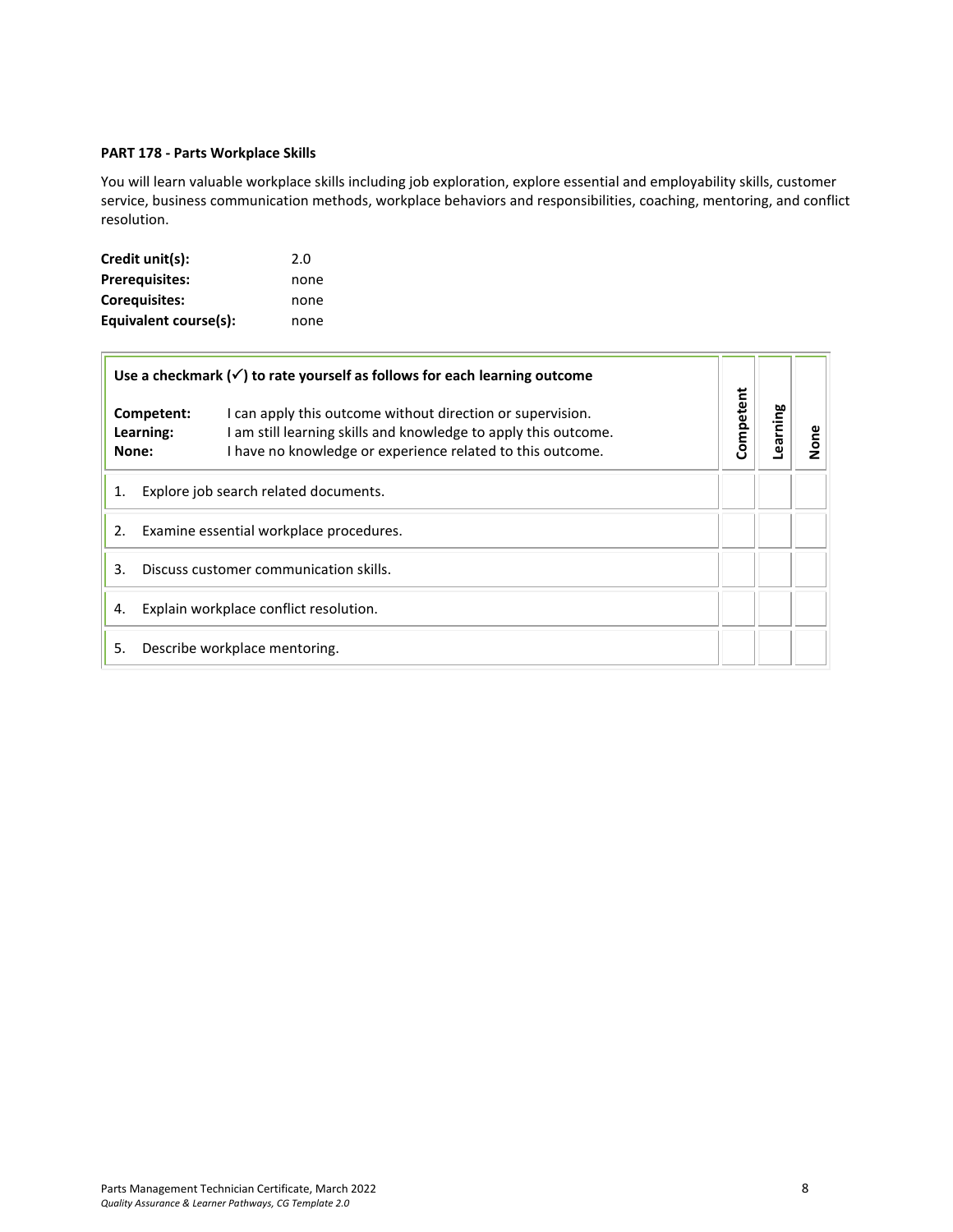## <span id="page-8-0"></span>**PART 179 - Parts Marketing Essentials**

You will explore topics related to creating and launching quality sales and marketing programs. Learn helpful new tricks and tips to identify your target markets and effectively showcase everything you and your business have to offer.

| Credit unit(s):       | 2.0  |
|-----------------------|------|
| <b>Prerequisites:</b> | none |
| <b>Corequisites:</b>  | none |
| Equivalent course(s): | none |

|                                                           |                                  | Use a checkmark $(\checkmark)$ to rate yourself as follows for each learning outcome                                                                                                        |           |         |      |
|-----------------------------------------------------------|----------------------------------|---------------------------------------------------------------------------------------------------------------------------------------------------------------------------------------------|-----------|---------|------|
|                                                           | Competent:<br>Learning:<br>None: | I can apply this outcome without direction or supervision.<br>I am still learning skills and knowledge to apply this outcome.<br>I have no knowledge or experience related to this outcome. | Competent | earning | None |
| 1.                                                        |                                  | Identify the target markets.                                                                                                                                                                |           |         |      |
| 2.                                                        | Describe marketing methods.      |                                                                                                                                                                                             |           |         |      |
| Choosing effective marketing and product promotion.<br>3. |                                  |                                                                                                                                                                                             |           |         |      |
| Demonstrate personal selling techniques.<br>4.            |                                  |                                                                                                                                                                                             |           |         |      |
| 5.                                                        |                                  | Compare merchandising methods and parts marketing.                                                                                                                                          |           |         |      |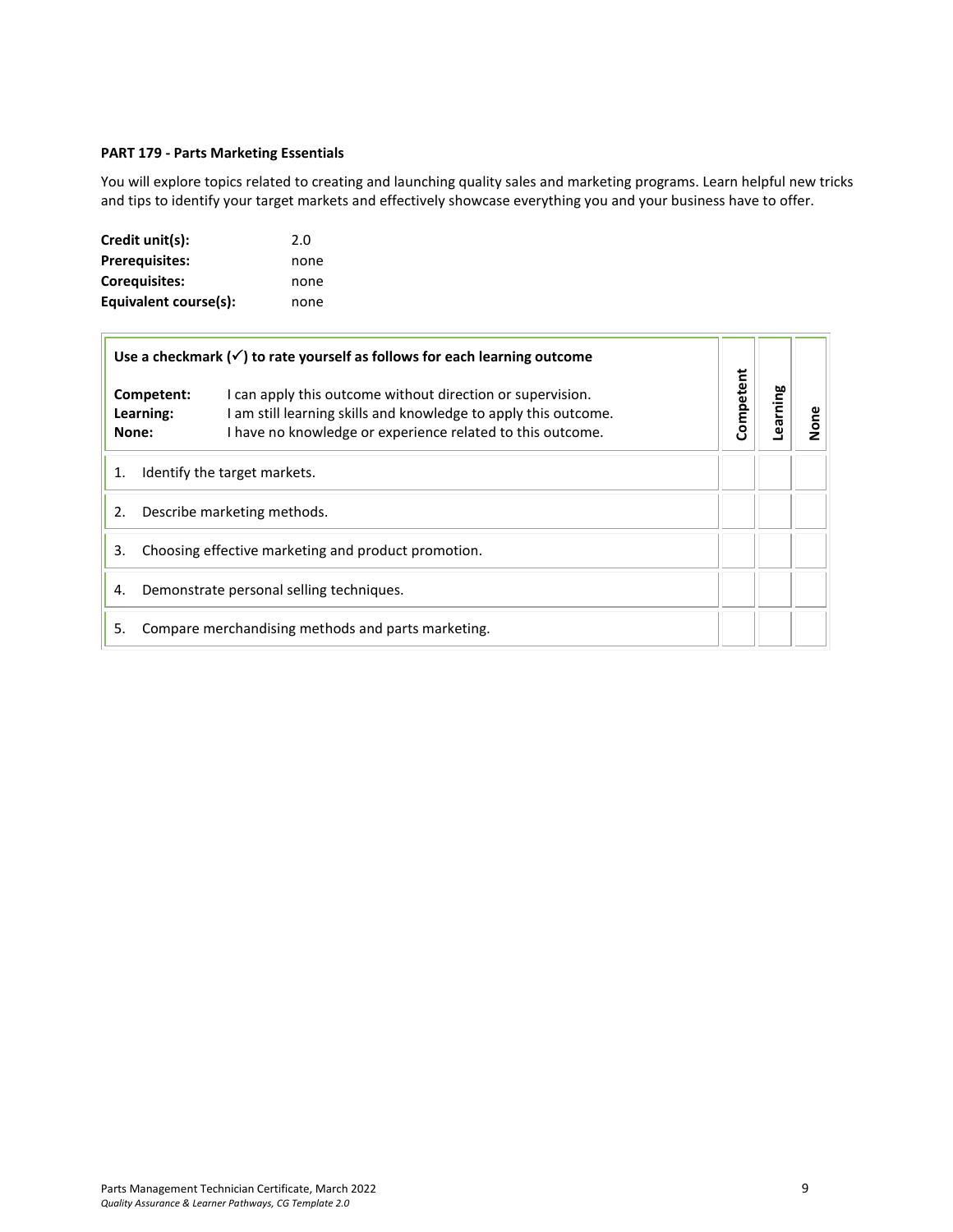## <span id="page-9-0"></span>**PART 191 - Introduction to the Parts and Warehousing Trades**

You will study the history of the program and the reason for trained parts people in the industry, examining the different types of dealership and aftermarket parts distribution networks. Occupational Health and Safety (OH&S), personal and shop safety, fire safety and worksafe policies and procedures will be covered.

| Credit unit(s):       | 2.0  |
|-----------------------|------|
| <b>Prerequisites:</b> | none |
| Corequisites:         | none |
| Equivalent course(s): | none |

 $\overline{r}$ 

| Use a checkmark $(\checkmark)$ to rate yourself as follows for each learning outcome |                                              |                                                                                                                                                                                             |           |         |     |
|--------------------------------------------------------------------------------------|----------------------------------------------|---------------------------------------------------------------------------------------------------------------------------------------------------------------------------------------------|-----------|---------|-----|
| Competent:<br>Learning:<br>None:                                                     |                                              | I can apply this outcome without direction or supervision.<br>I am still learning skills and knowledge to apply this outcome.<br>I have no knowledge or experience related to this outcome. | Competent | earning | gne |
| 1.                                                                                   | Describe the types of distribution networks. |                                                                                                                                                                                             |           |         |     |
| Identify the duties and responsibilities of parts department personnel.<br>2.        |                                              |                                                                                                                                                                                             |           |         |     |
| Recognize safe working practices and safety equipment.<br>3.                         |                                              |                                                                                                                                                                                             |           |         |     |
| 4.                                                                                   | Explain fire safety.                         |                                                                                                                                                                                             |           |         |     |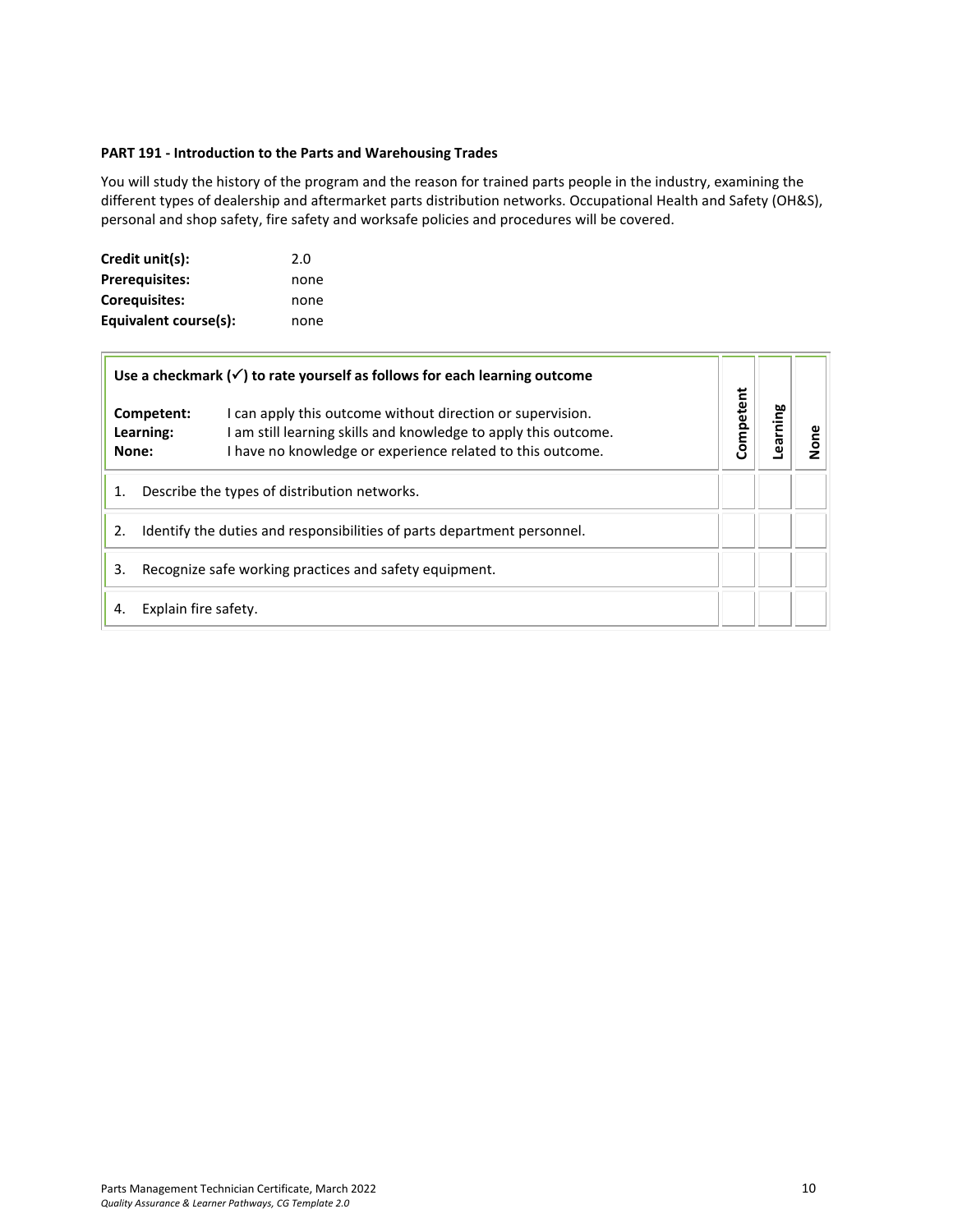## <span id="page-10-0"></span>**PART 192 - Tools and Measuring**

You will learn how to identify and use hand tools, power tools and measuring equipment.

| Credit unit(s):       | 2.0  |
|-----------------------|------|
| <b>Prerequisites:</b> | none |
| <b>Corequisites:</b>  | none |
| Equivalent course(s): | none |

|                                                   | Use a checkmark $(\checkmark)$ to rate yourself as follows for each learning outcome |                                                                                                                                                                                             |           |         |          |
|---------------------------------------------------|--------------------------------------------------------------------------------------|---------------------------------------------------------------------------------------------------------------------------------------------------------------------------------------------|-----------|---------|----------|
| Competent:<br>Learning:<br>None:                  |                                                                                      | I can apply this outcome without direction or supervision.<br>I am still learning skills and knowledge to apply this outcome.<br>I have no knowledge or experience related to this outcome. | Competent | earning | <b>a</b> |
| 1.                                                | Explain the different types of hand tools.                                           |                                                                                                                                                                                             |           |         |          |
| Explain the different types of power tools.<br>2. |                                                                                      |                                                                                                                                                                                             |           |         |          |
| 3.                                                | Identify measuring tools and equipment.                                              |                                                                                                                                                                                             |           |         |          |
| 4.                                                |                                                                                      | Demonstrate measuring tool use and operation.                                                                                                                                               |           |         |          |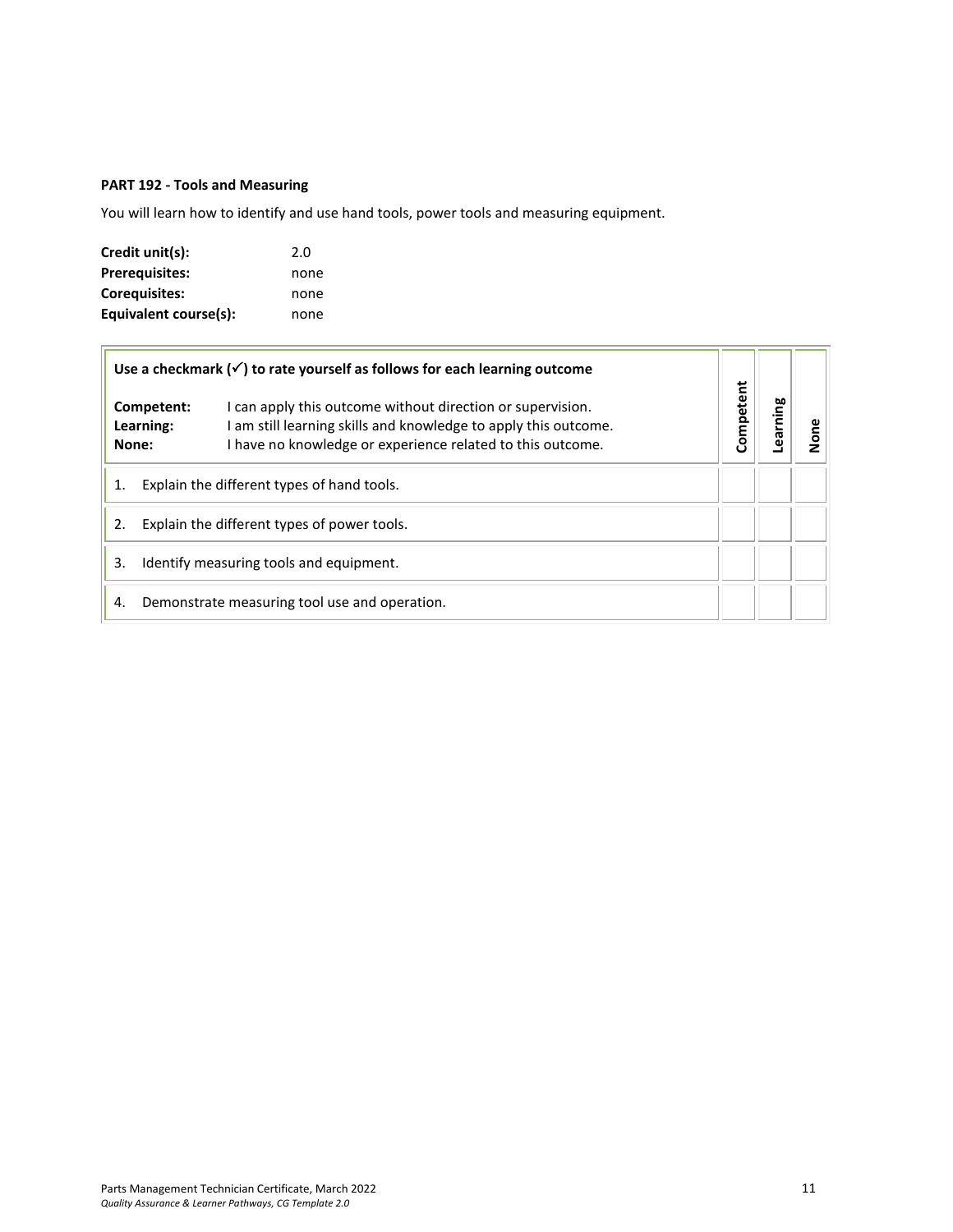## <span id="page-11-0"></span>**PART 193 - Engine Systems 1**

Your studies will focus on the components of all the systems that are associated with the engine (including fuel, emissions, and lubrication systems).

| Credit unit(s):       | 2.0  |
|-----------------------|------|
| Prerequisites:        | none |
| Corequisites:         | none |
| Equivalent course(s): | none |

| Use a checkmark $(\checkmark)$ to rate yourself as follows for each learning outcome |                                                                                                                                                                                                                                 |           |         |  |
|--------------------------------------------------------------------------------------|---------------------------------------------------------------------------------------------------------------------------------------------------------------------------------------------------------------------------------|-----------|---------|--|
|                                                                                      | I can apply this outcome without direction or supervision.<br>Competent:<br>I am still learning skills and knowledge to apply this outcome.<br>Learning:<br>I have no knowledge or experience related to this outcome.<br>None: | Competent | earning |  |
| Describe the parts and function of the emissions system<br>1.                        |                                                                                                                                                                                                                                 |           |         |  |
| 2.<br>Describe the parts and function of the fuel system                             |                                                                                                                                                                                                                                 |           |         |  |
| 3.<br>Describe the parts and function of the intake system                           |                                                                                                                                                                                                                                 |           |         |  |
| Describe the parts and function of the exhaust system<br>4.                          |                                                                                                                                                                                                                                 |           |         |  |
| 5.                                                                                   | Explain the different types of instruments and their function                                                                                                                                                                   |           |         |  |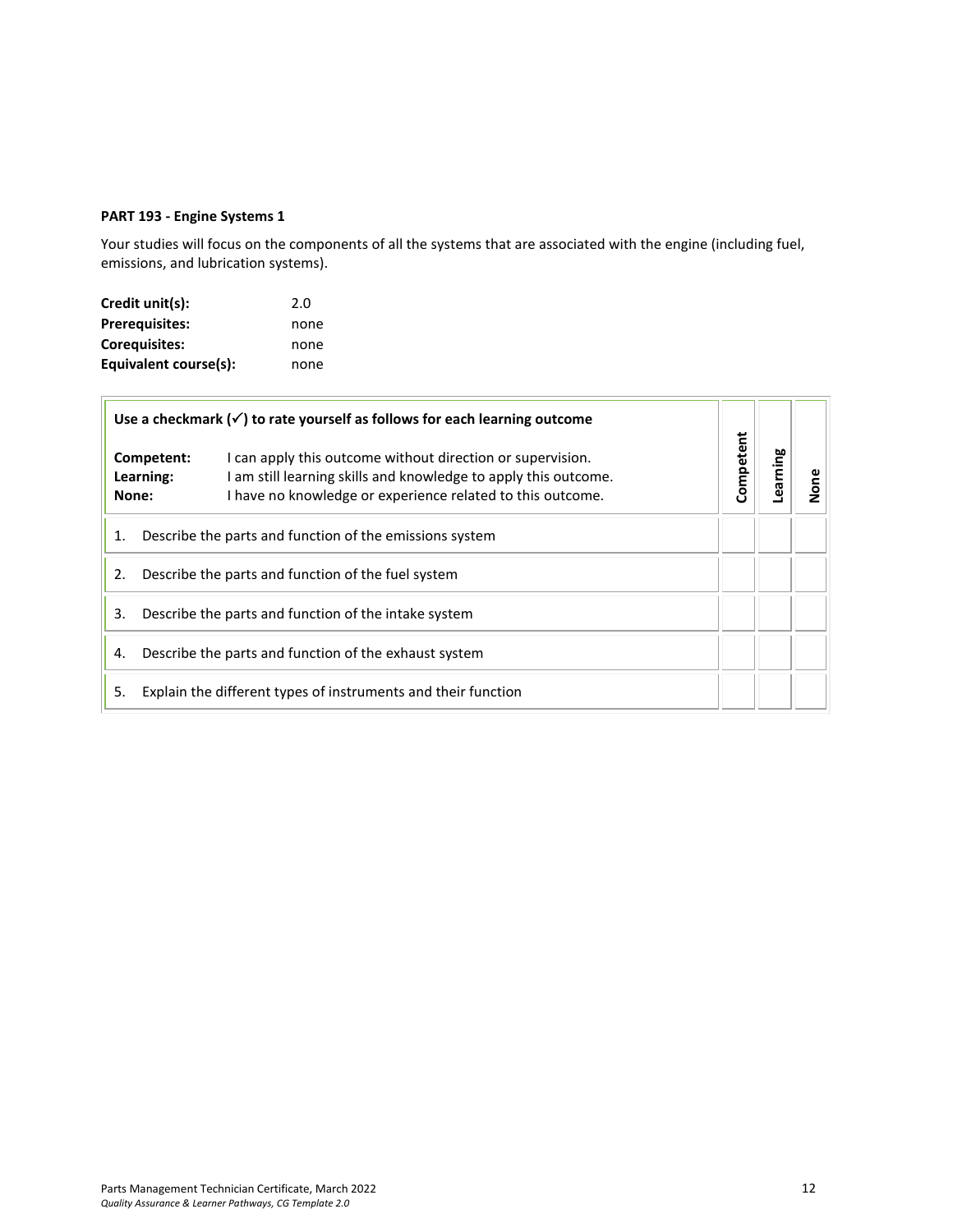## <span id="page-12-0"></span>**PART 194 - Parts Information Systems**

You will learn the different methods of locating and identifying components. These include printed materials, microfiche and computer technology.

| Credit unit(s):       | 2.0  |
|-----------------------|------|
| <b>Prerequisites:</b> | none |
| Coreguisites:         | none |
| Equivalent course(s): | none |

| Use a checkmark $(\checkmark)$ to rate yourself as follows for each learning outcome |                                                                                                                                                                                                                               | Competent |         |      |
|--------------------------------------------------------------------------------------|-------------------------------------------------------------------------------------------------------------------------------------------------------------------------------------------------------------------------------|-----------|---------|------|
|                                                                                      | I can apply this outcome without direction or supervision.<br>Competent:<br>am still learning skills and knowledge to apply this outcome.<br>Learning:<br>I have no knowledge or experience related to this outcome.<br>None: |           | earning | None |
| Identify tools used to locate parts information.<br>1.                               |                                                                                                                                                                                                                               |           |         |      |
| Describe the components of the different systems.<br>2.                              |                                                                                                                                                                                                                               |           |         |      |
| Discuss the parts pricing structures.<br>3.                                          |                                                                                                                                                                                                                               |           |         |      |
| Demonstrate alternative methods for locating parts.<br>4.                            |                                                                                                                                                                                                                               |           |         |      |
| 5.                                                                                   | Explain the needs to use electronic parts information systems.                                                                                                                                                                |           |         |      |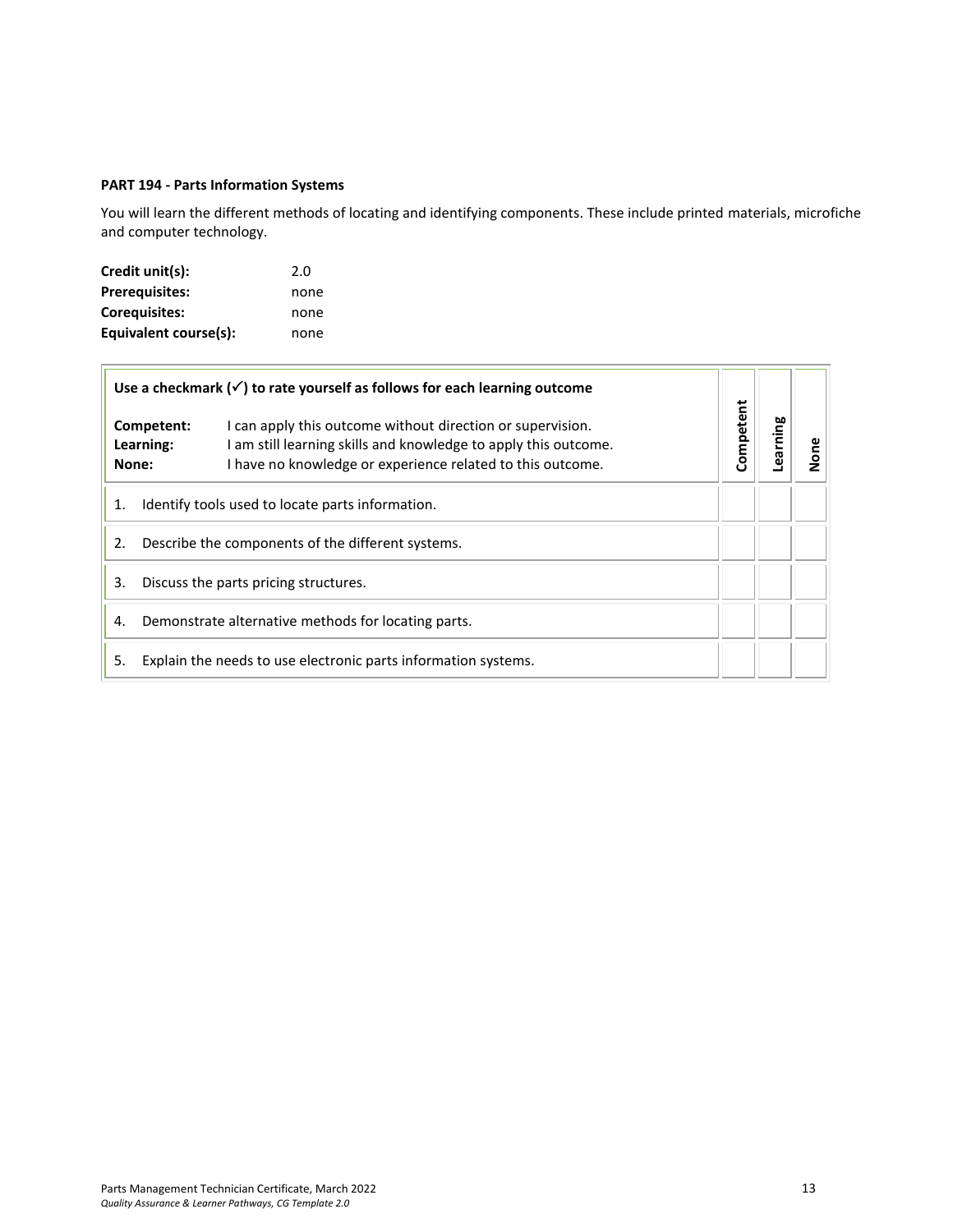## <span id="page-13-0"></span>**PART 195 - Electrical Parts 1**

You will study the fundamentals of electricity and learn how to identify the components of circuits found on a vehicle.

| Credit unit(s):       | 2.0  |
|-----------------------|------|
| <b>Prerequisites:</b> | none |
| <b>Corequisites:</b>  | none |
| Equivalent course(s): | none |

| Use a checkmark $(\checkmark)$ to rate yourself as follows for each learning outcome |                                                                                                                                                                                             |           |         |      |
|--------------------------------------------------------------------------------------|---------------------------------------------------------------------------------------------------------------------------------------------------------------------------------------------|-----------|---------|------|
| Competent:<br>Learning:<br>None:                                                     | I can apply this outcome without direction or supervision.<br>I am still learning skills and knowledge to apply this outcome.<br>I have no knowledge or experience related to this outcome. | Competent | earning | None |
| Identify the basic fundamentals of electricity and electronics.<br>1.                |                                                                                                                                                                                             |           |         |      |
| Explain battery types and functions.                                                 |                                                                                                                                                                                             |           |         |      |
| Describe charging system components and functions.<br>3.                             |                                                                                                                                                                                             |           |         |      |
| 4.                                                                                   | Identify chassis wiring.                                                                                                                                                                    |           |         |      |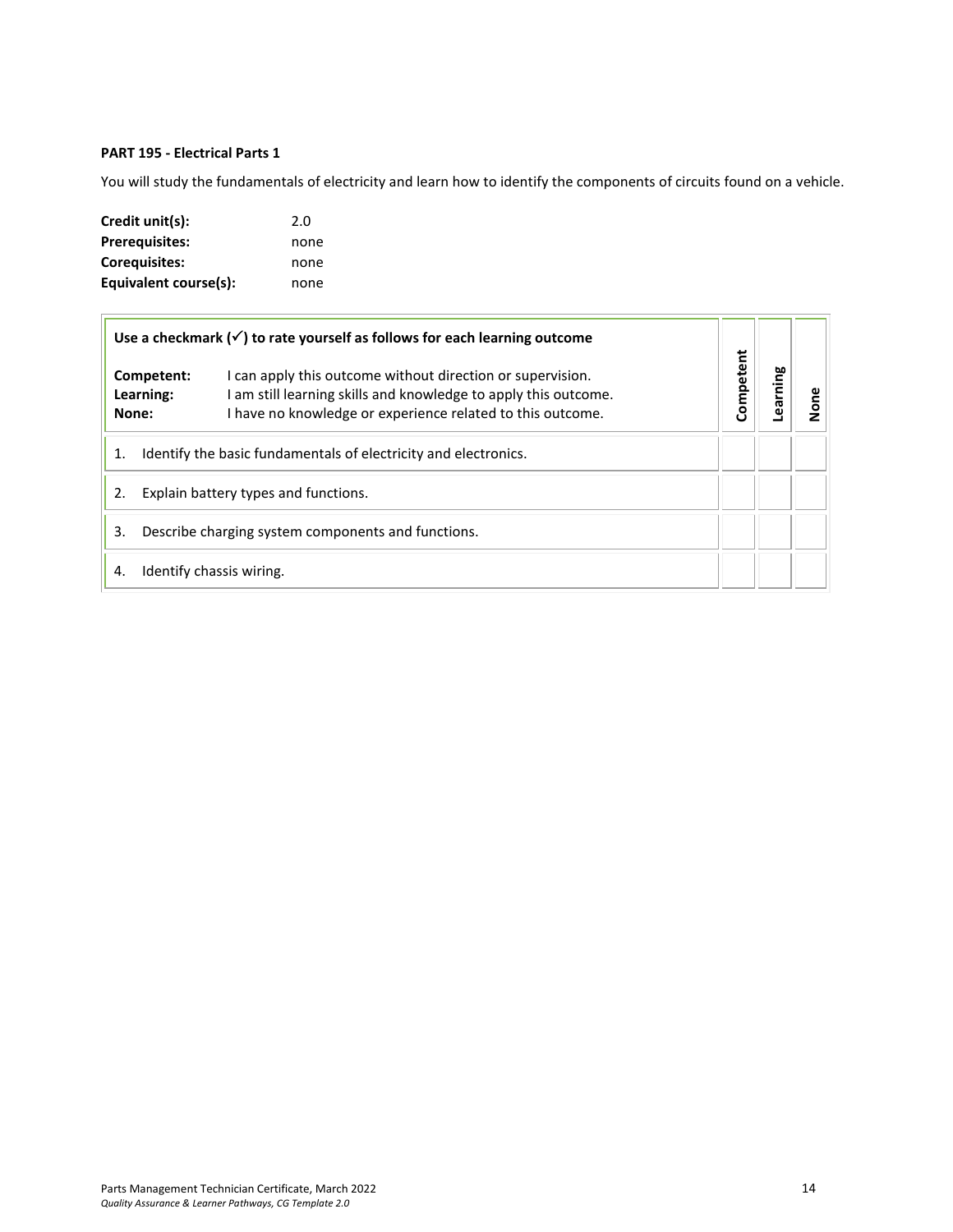## <span id="page-14-0"></span>**PART 196 - Parts Facilities**

You will learn how to set up and/or organize a parts area. The course covers building design, storage areas and binning systems.

| Credit unit(s):       | 2.0  |
|-----------------------|------|
| <b>Prerequisites:</b> | none |
| <b>Corequisites:</b>  | none |
| Equivalent course(s): | none |

| Use a checkmark $(\checkmark)$ to rate yourself as follows for each learning outcome |                                                  |                                                                                                                                                                                             |           |        |  |
|--------------------------------------------------------------------------------------|--------------------------------------------------|---------------------------------------------------------------------------------------------------------------------------------------------------------------------------------------------|-----------|--------|--|
|                                                                                      | Competent:<br>Learning:<br>None:                 | I can apply this outcome without direction or supervision.<br>I am still learning skills and knowledge to apply this outcome.<br>I have no knowledge or experience related to this outcome. | Competent | arning |  |
|                                                                                      | Describe the required areas of a parts facility. |                                                                                                                                                                                             |           |        |  |
| Describe the supplemental areas of a parts facility.<br>2.                           |                                                  |                                                                                                                                                                                             |           |        |  |
| 3.<br>Explain various types of binning systems.                                      |                                                  |                                                                                                                                                                                             |           |        |  |
| 4.                                                                                   | Prepare a layout of a parts department.          |                                                                                                                                                                                             |           |        |  |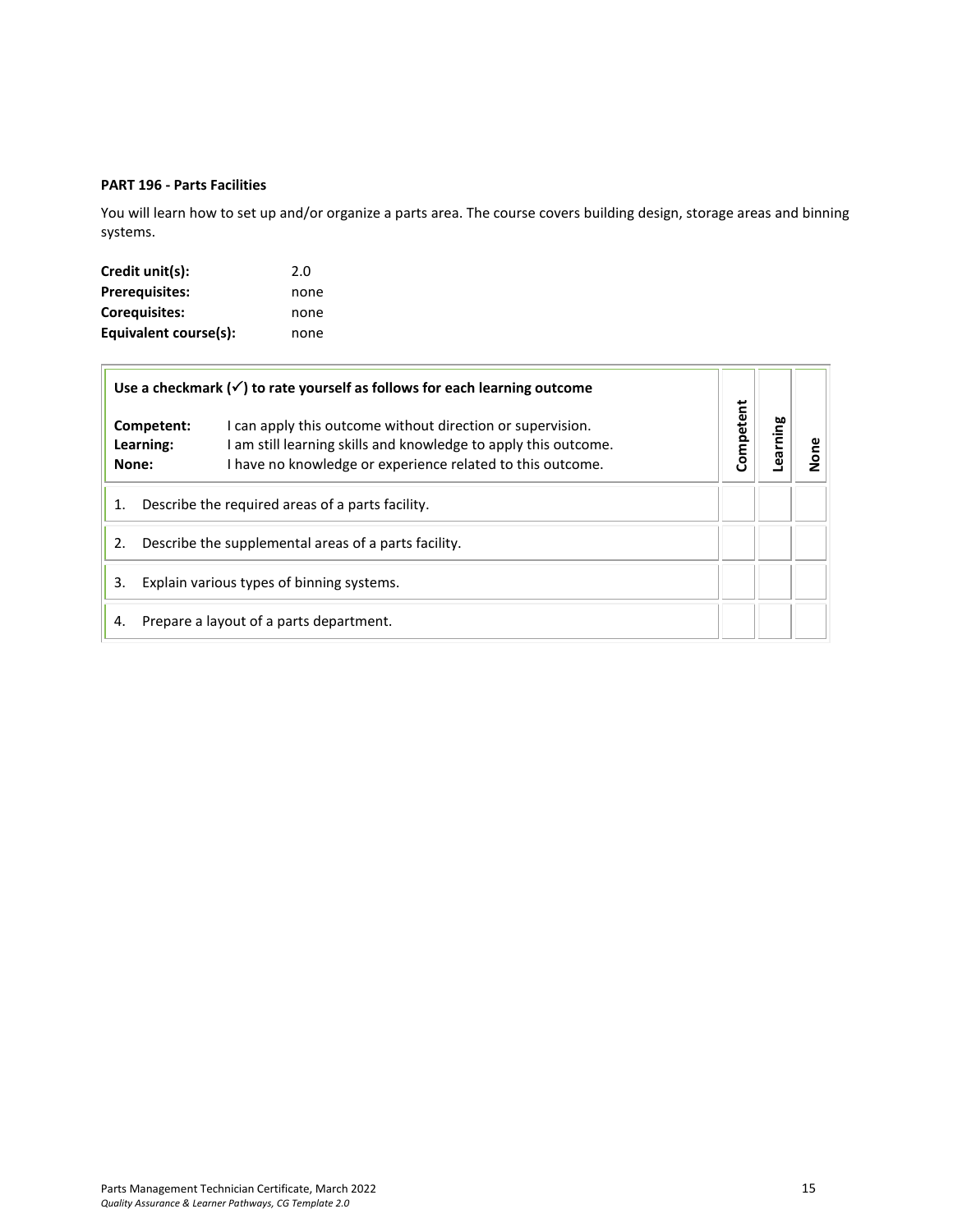#### <span id="page-15-0"></span>**PART 197 - Parts Documentation**

You will become familiar with the various transactions that occur in a parts department. This includes point-of-sale documentation and forms used for other functions.

| Credit unit(s):       | 2.0  |
|-----------------------|------|
| <b>Prerequisites:</b> | none |
| Coreguisites:         | none |
| Equivalent course(s): | none |

|    | Use a checkmark $(\checkmark)$ to rate yourself as follows for each learning outcome                                                                                                                                          |           |        |  |
|----|-------------------------------------------------------------------------------------------------------------------------------------------------------------------------------------------------------------------------------|-----------|--------|--|
|    | I can apply this outcome without direction or supervision.<br>Competent:<br>am still learning skills and knowledge to apply this outcome.<br>Learning:<br>I have no knowledge or experience related to this outcome.<br>None: | Competent | arning |  |
| 1. | Explain the different point of sale documentation.                                                                                                                                                                            |           |        |  |
| 2. | Discuss the purpose and required information on a work order.                                                                                                                                                                 |           |        |  |
| 3. | Prepare a parts order form.                                                                                                                                                                                                   |           |        |  |
| 4. | Describe procedures when handling warranties.                                                                                                                                                                                 |           |        |  |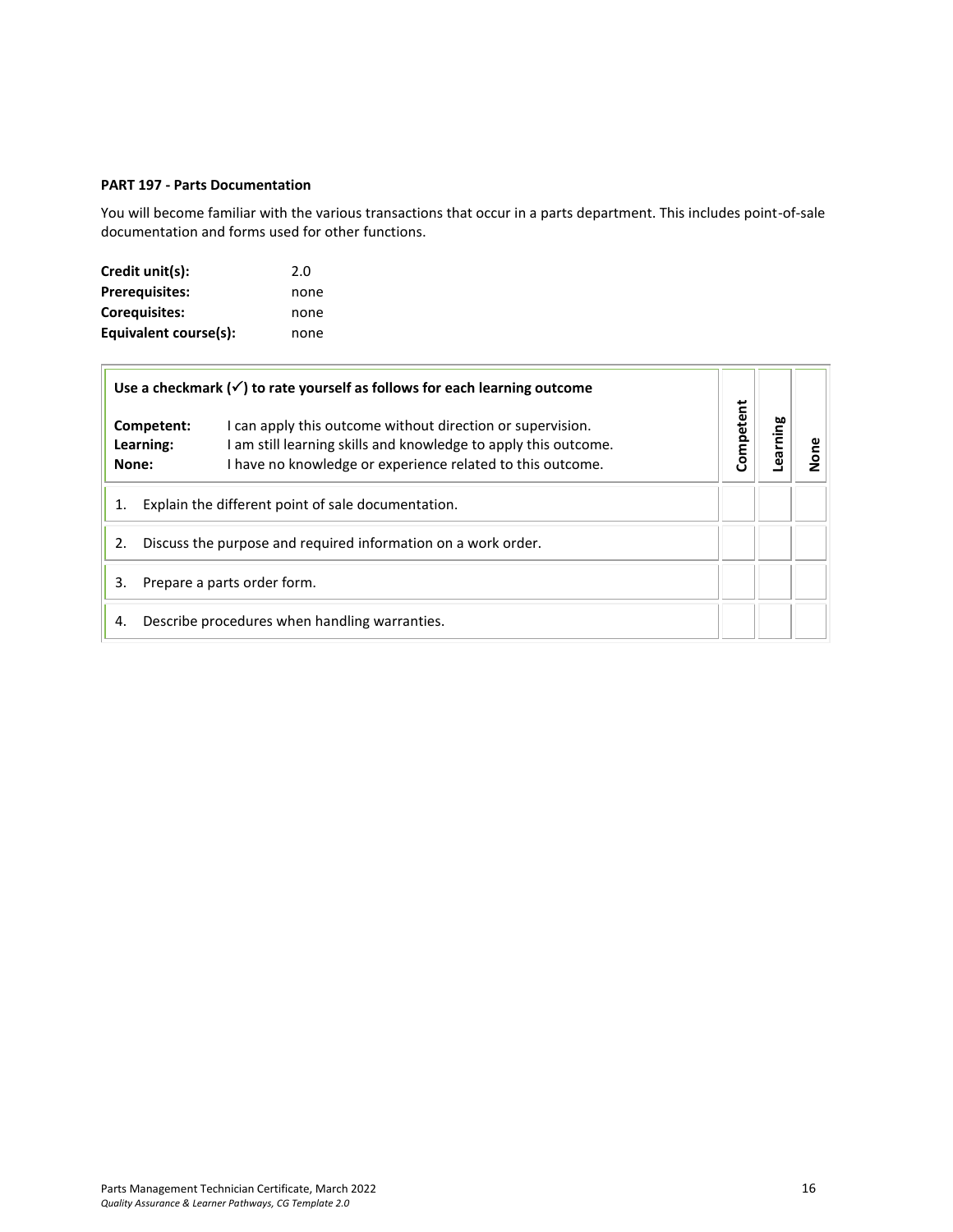## <span id="page-16-0"></span>**PART 198 - Parts Warehousing**

Your studies will cover the history of warehousing, transportation systems, shipping and receiving and transportation of various products.

| Credit unit(s):       | 3.0  |
|-----------------------|------|
| <b>Prerequisites:</b> | none |
| <b>Corequisites:</b>  | none |
| Equivalent course(s): | none |

|       |                                          | Use a checkmark $(\checkmark)$ to rate yourself as follows for each learning outcome                                                                                                        |           |          |      |
|-------|------------------------------------------|---------------------------------------------------------------------------------------------------------------------------------------------------------------------------------------------|-----------|----------|------|
| None: | Competent:<br>Learning:                  | I can apply this outcome without direction or supervision.<br>I am still learning skills and knowledge to apply this outcome.<br>I have no knowledge or experience related to this outcome. | Competent | Learning | None |
| 1.    |                                          | Examine the history of warehousing.                                                                                                                                                         |           |          |      |
| 2.    | Explain shipping methods and procedures. |                                                                                                                                                                                             |           |          |      |
| 3.    |                                          | Demonstrate the skills required to prepare a shipment.                                                                                                                                      |           |          |      |
| 4.    |                                          | Explain receiving procedures and practices.                                                                                                                                                 |           |          |      |
| 5.    |                                          | Examine parts return policies.                                                                                                                                                              |           |          |      |
| 6.    |                                          | Describe different types of claims.                                                                                                                                                         |           |          |      |
| 7.    |                                          | Demonstrate the procedures for completing shipping and receiving forms.                                                                                                                     |           |          |      |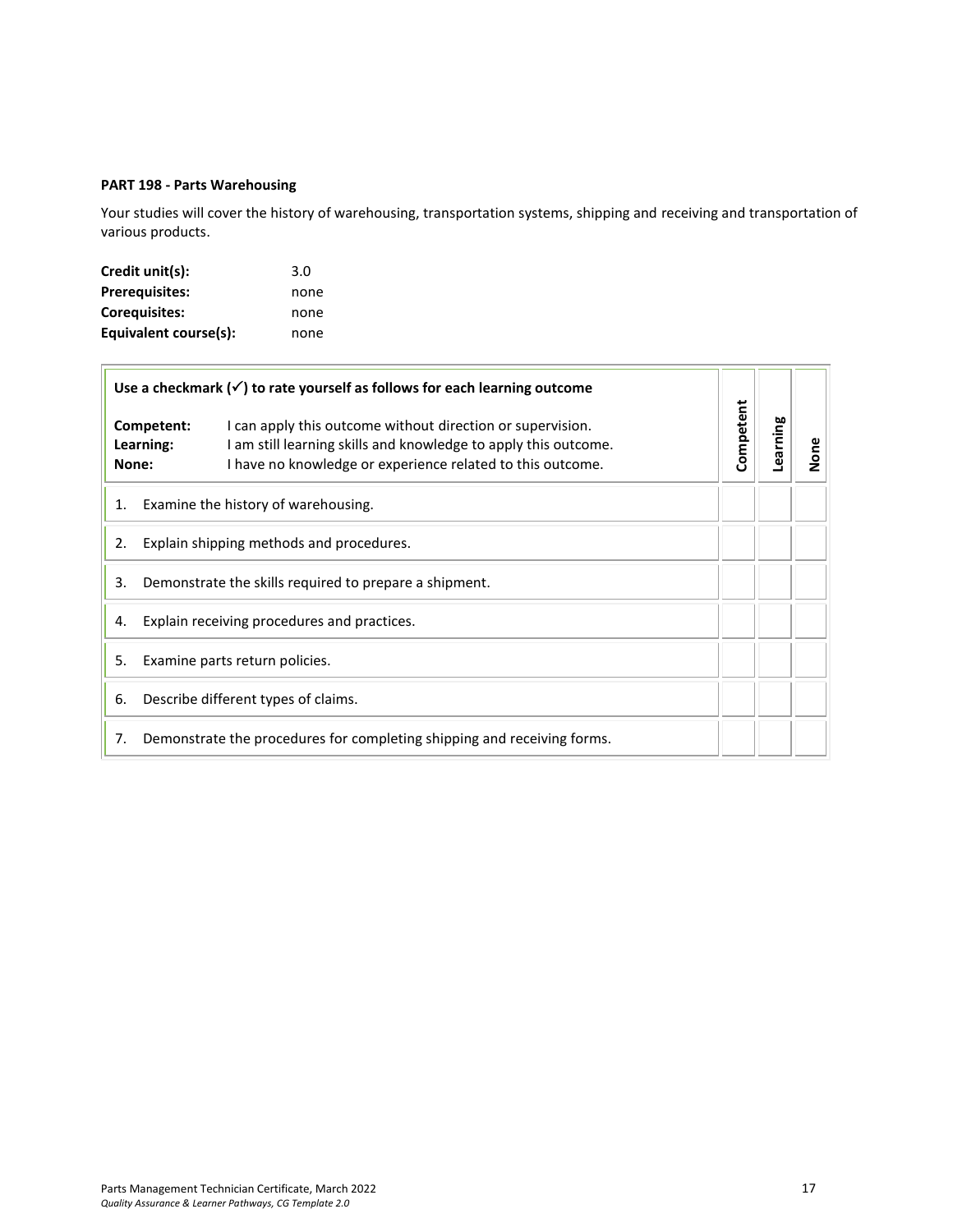## <span id="page-17-0"></span>**PART 199 - Inventory Audit**

You will learn the requirements and procedures for doing an inventory count.

| Credit unit(s):       | 2.0  |
|-----------------------|------|
| <b>Prerequisites:</b> | none |
| <b>Corequisites:</b>  | none |
| Equivalent course(s): | none |

|                    |                                | Use a checkmark $(\checkmark)$ to rate yourself as follows for each learning outcome                                                                                                        |           |             |  |
|--------------------|--------------------------------|---------------------------------------------------------------------------------------------------------------------------------------------------------------------------------------------|-----------|-------------|--|
| Learning:<br>None: | Competent:                     | I can apply this outcome without direction or supervision.<br>I am still learning skills and knowledge to apply this outcome.<br>I have no knowledge or experience related to this outcome. | Competent | ೲ<br>آ<br>E |  |
| 1.                 |                                | Discuss the reasons for a physical inventory.                                                                                                                                               |           |             |  |
| 2.                 | Describe inventory procedures. |                                                                                                                                                                                             |           |             |  |
| 3.                 |                                | Describe parts binning methods.                                                                                                                                                             |           |             |  |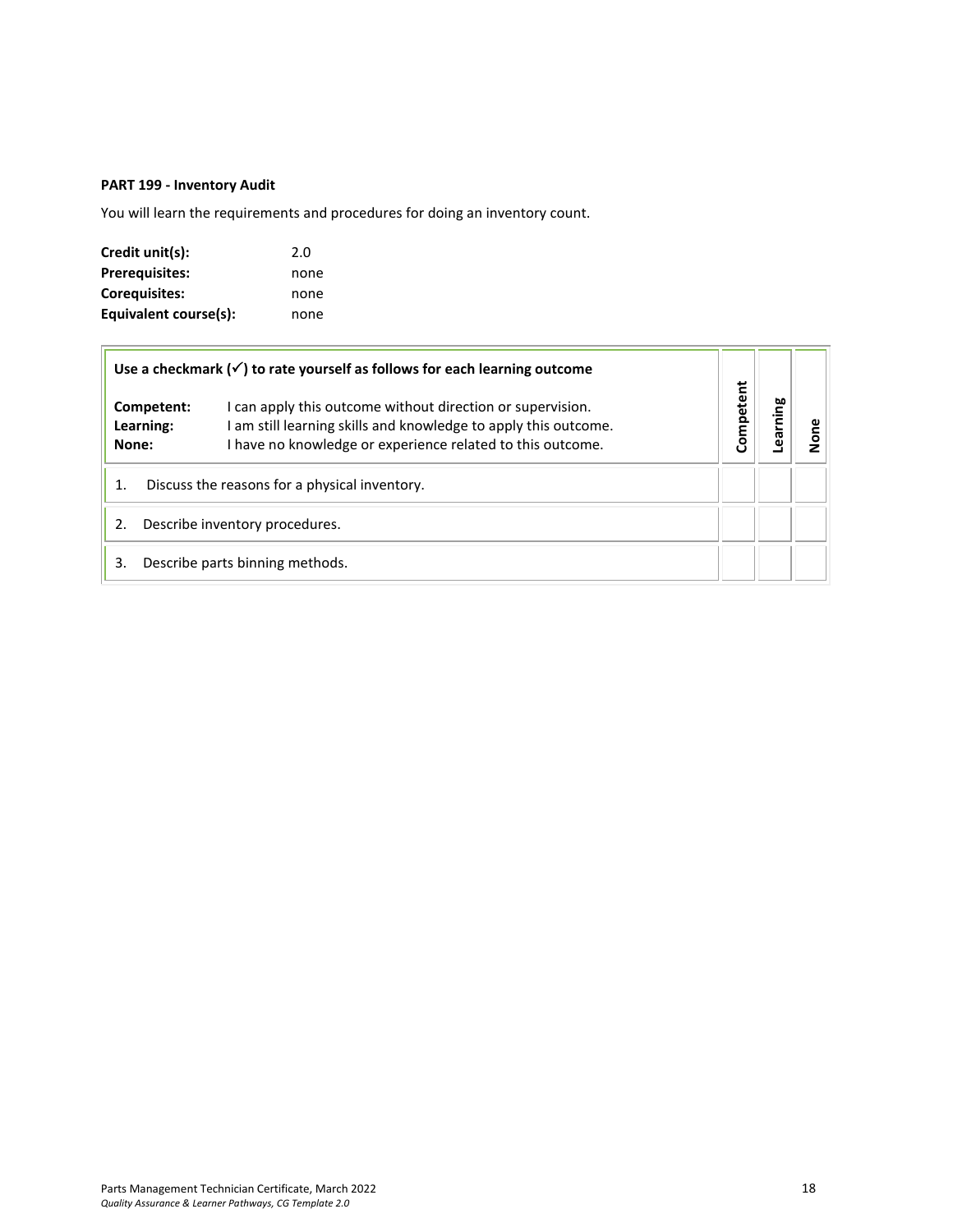## <span id="page-18-0"></span>**PART 287 - Hydraulic Parts**

You will study the principles of hydraulics, identification, and operation of hydraulic components.

| Credit unit(s):       | 2.0  |
|-----------------------|------|
| Prerequisites:        | none |
| Corequisites:         | none |
| Equivalent course(s): | none |

|       |                         | Use a checkmark $(\checkmark)$ to rate yourself as follows for each learning outcome                                                                                                        |           |          |      |
|-------|-------------------------|---------------------------------------------------------------------------------------------------------------------------------------------------------------------------------------------|-----------|----------|------|
| None: | Competent:<br>Learning: | I can apply this outcome without direction or supervision.<br>I am still learning skills and knowledge to apply this outcome.<br>I have no knowledge or experience related to this outcome. | Competent | Learning | None |
| 1.    |                         | Identify basic hydraulic principles.                                                                                                                                                        |           |          |      |
| 2.    |                         | Identify hydraulic system components.                                                                                                                                                       |           |          |      |
| 3.    |                         | Describe hydraulic system circuits.                                                                                                                                                         |           |          |      |
| 4.    |                         | Discuss hydraulic system operation.                                                                                                                                                         |           |          |      |
| 5.    |                         | Explain hydraulic steering systems.                                                                                                                                                         |           |          |      |
| 6.    |                         | Discuss hydrostatic drive systems.                                                                                                                                                          |           |          |      |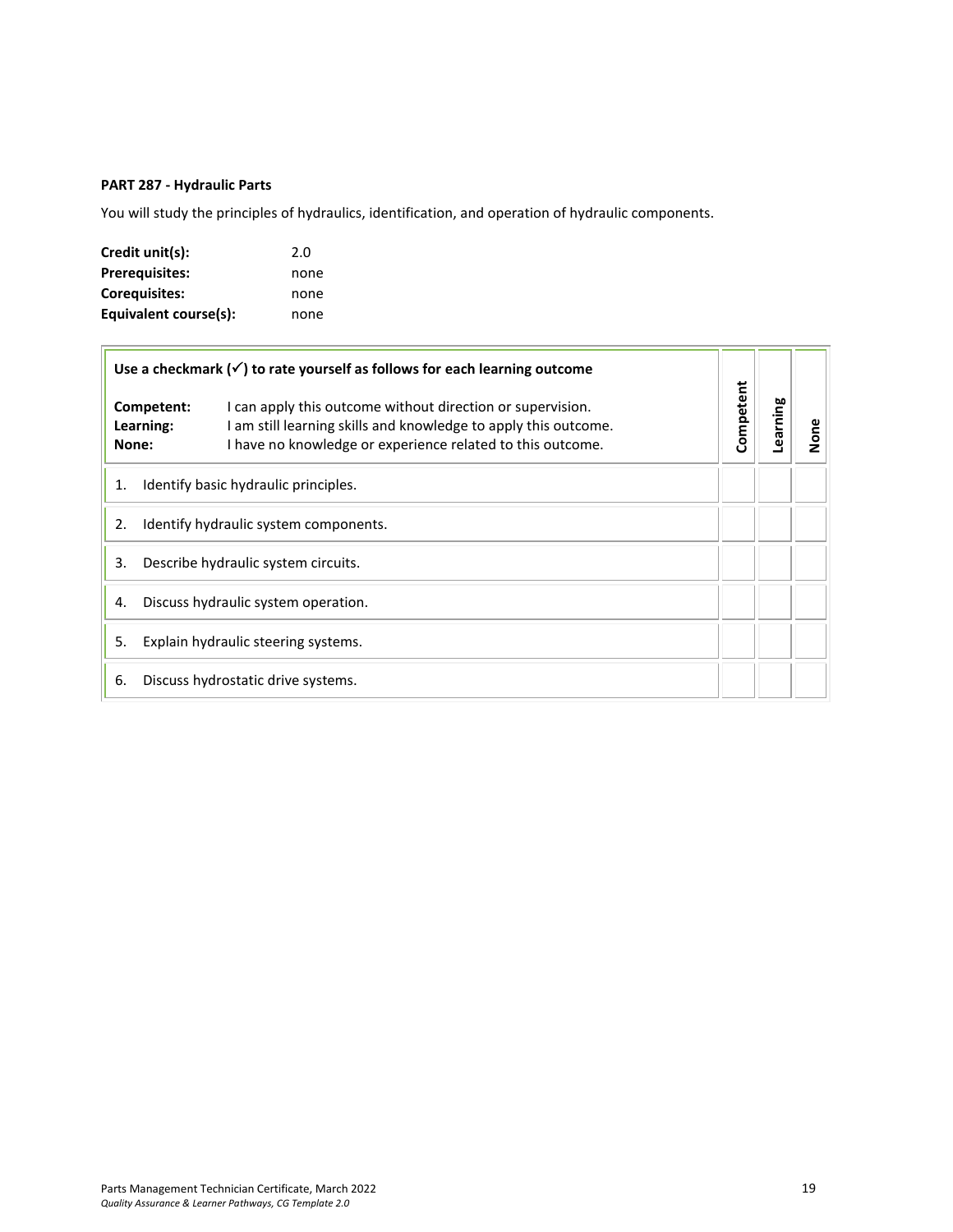## <span id="page-19-0"></span>**PART 288 - Engine Parts 1**

Your studies will examine engine classifications and design. You will focus on identifying engine components and their function.

| Credit unit(s):       | 2.0  |
|-----------------------|------|
| <b>Prerequisites:</b> | none |
| Coreguisites:         | none |
| Equivalent course(s): | none |

|       |                         | Use a checkmark $(\checkmark)$ to rate yourself as follows for each learning outcome                                                                                                        |           |         |      |
|-------|-------------------------|---------------------------------------------------------------------------------------------------------------------------------------------------------------------------------------------|-----------|---------|------|
| None: | Competent:<br>Learning: | I can apply this outcome without direction or supervision.<br>I am still learning skills and knowledge to apply this outcome.<br>I have no knowledge or experience related to this outcome. | Competent | earning | None |
|       |                         | Discuss the principles of combustion                                                                                                                                                        |           |         |      |
| 2.    |                         | Identify basic engine components                                                                                                                                                            |           |         |      |
| 3.    |                         | Describe engine classifications                                                                                                                                                             |           |         |      |
| 4.    |                         | Describe the principles of engine operation                                                                                                                                                 |           |         |      |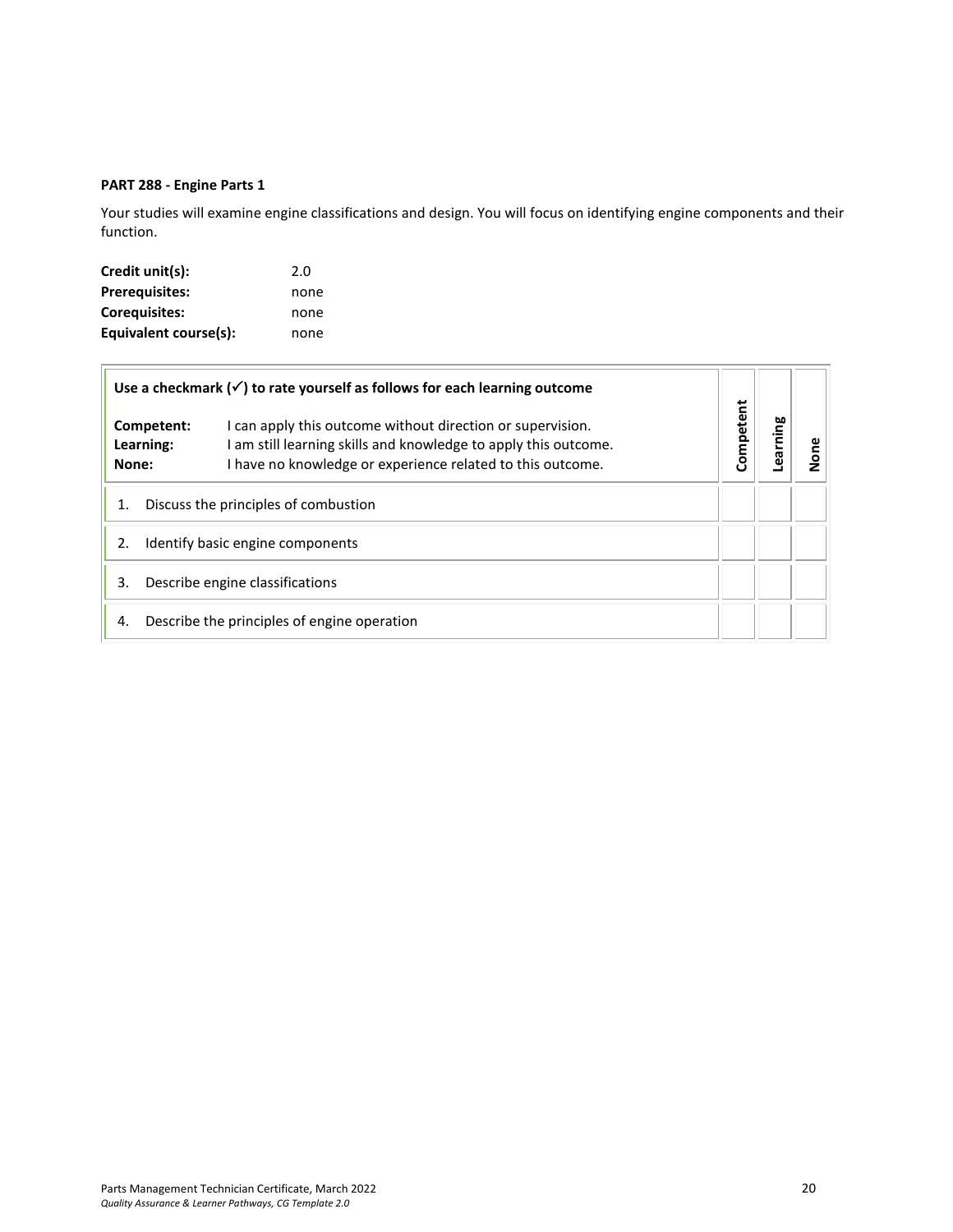## <span id="page-20-0"></span>**PART 289 - Vehicle System Parts**

Your studies will cover suspension, steering and braking systems. You will focus on the principles of these systems as well as the components.

| Credit unit(s):       | 2.0  |
|-----------------------|------|
| <b>Prerequisites:</b> | none |
| <b>Corequisites:</b>  | none |
| Equivalent course(s): | none |

|       | Use a checkmark $(\checkmark)$ to rate yourself as follows for each learning outcome                                                                                                                                   |           |         |      |
|-------|------------------------------------------------------------------------------------------------------------------------------------------------------------------------------------------------------------------------|-----------|---------|------|
| None: | Competent:<br>I can apply this outcome without direction or supervision.<br>I am still learning skills and knowledge to apply this outcome.<br>Learning:<br>I have no knowledge or experience related to this outcome. | Competent | earning | None |
| 1.    | Describe the components and principles of the suspension system.                                                                                                                                                       |           |         |      |
| 2.    | Describe the components and principles of the steering system.                                                                                                                                                         |           |         |      |
| 3.    | Describe the components and principles of the brake system.                                                                                                                                                            |           |         |      |
| 4.    | Discuss a variety of tires and vehicle ballasting.                                                                                                                                                                     |           |         |      |
| 5.    | Identify the components of track systems.                                                                                                                                                                              |           |         |      |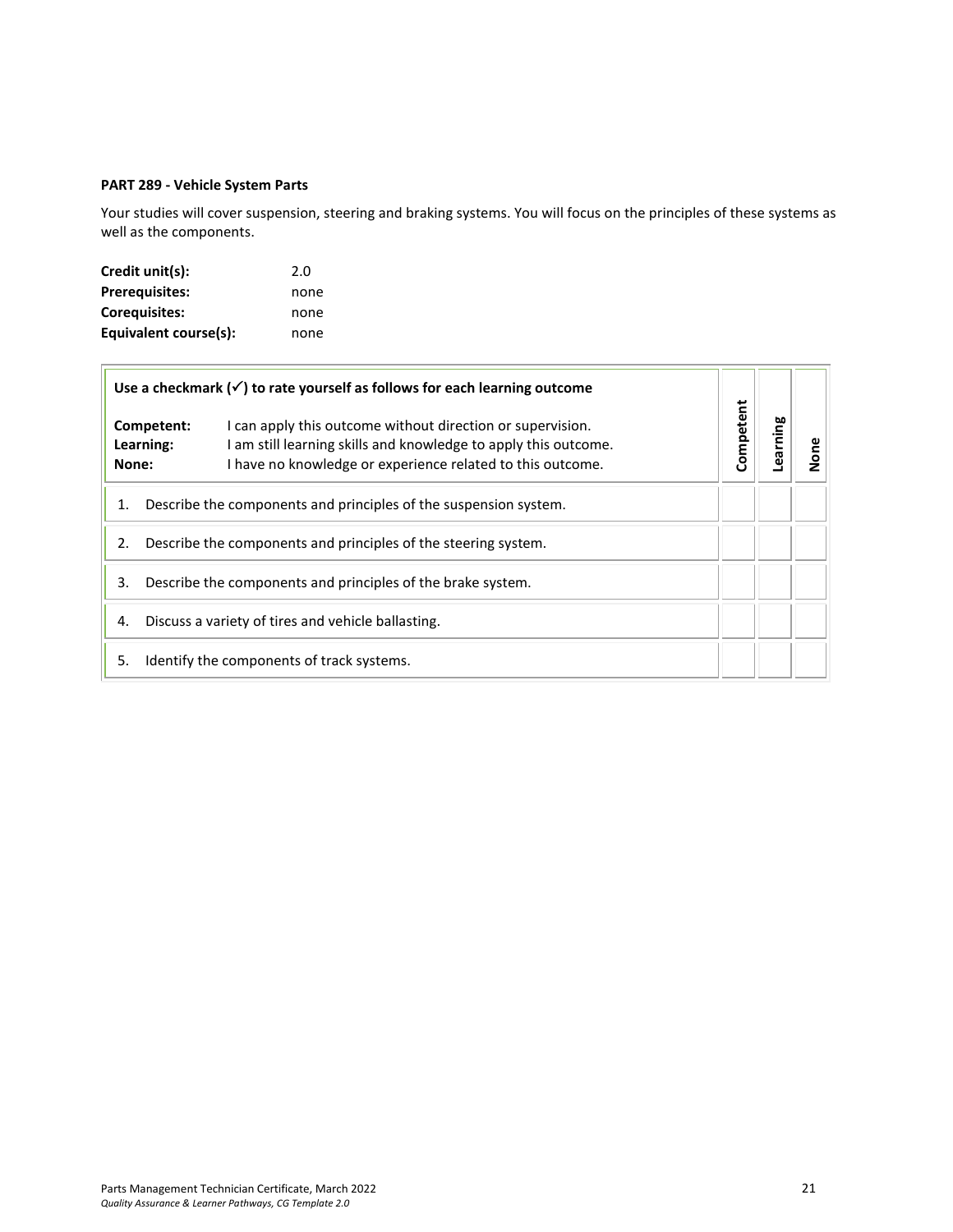## <span id="page-21-0"></span>**PART 291 - Drivetrain Components**

You will study transmissions, differentials, final drives, clutches and converters, as well as drive lines. You will focus on the function of the parts and replacement parts available.

| Credit unit(s):       | 2.0  |
|-----------------------|------|
| <b>Prerequisites:</b> | none |
| <b>Corequisites:</b>  | none |
| Equivalent course(s): | none |

 $\overline{\mathbb{F}}$ 

|                                               | Use a checkmark $(\checkmark)$ to rate yourself as follows for each learning outcome<br>I can apply this outcome without direction or supervision.<br>Competent:<br>I am still learning skills and knowledge to apply this outcome.<br>Learning:<br>I have no knowledge or experience related to this outcome.<br>None: |  |           |         |      |
|-----------------------------------------------|-------------------------------------------------------------------------------------------------------------------------------------------------------------------------------------------------------------------------------------------------------------------------------------------------------------------------|--|-----------|---------|------|
|                                               |                                                                                                                                                                                                                                                                                                                         |  | Competent | earning | None |
| Describe axle and driveline parts.<br>1.      |                                                                                                                                                                                                                                                                                                                         |  |           |         |      |
| Discuss clutches and torque converters.<br>2. |                                                                                                                                                                                                                                                                                                                         |  |           |         |      |
| Discuss transmissions and transaxles.<br>3.   |                                                                                                                                                                                                                                                                                                                         |  |           |         |      |
| Discuss differentials and final drives.<br>4. |                                                                                                                                                                                                                                                                                                                         |  |           |         |      |
| 5.                                            | Compare the different drive train systems.                                                                                                                                                                                                                                                                              |  |           |         |      |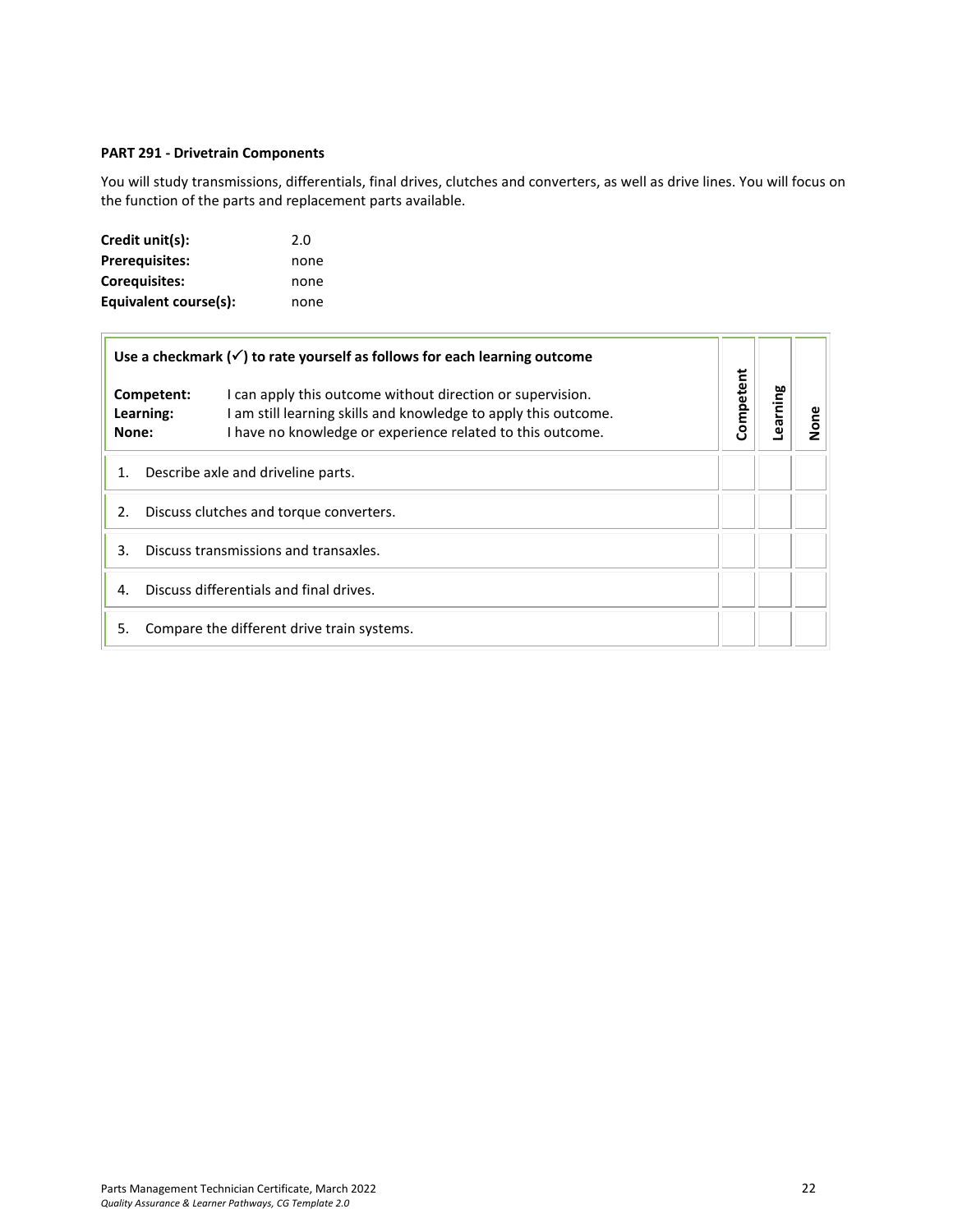#### <span id="page-22-0"></span>**PART 292 - Standard Inventory**

Your studies will focus on parts and products that are common to all types of parts operations. It will include fasteners, fittings, bearings, seals, belts, chains, couplers, and clutches. You will focus on the function and the replacement of these high-activity parts and products.

| Credit unit(s):       | 2.0  |
|-----------------------|------|
| <b>Prerequisites:</b> | none |
| <b>Corequisites:</b>  | none |
| Equivalent course(s): | none |

| Use a checkmark $(\checkmark)$ to rate yourself as follows for each learning outcome |  | Competent                                                                                                                                                                                   |  |          |      |
|--------------------------------------------------------------------------------------|--|---------------------------------------------------------------------------------------------------------------------------------------------------------------------------------------------|--|----------|------|
| Competent:<br>Learning:<br>None:                                                     |  | I can apply this outcome without direction or supervision.<br>I am still learning skills and knowledge to apply this outcome.<br>I have no knowledge or experience related to this outcome. |  | Learning | None |
| Discuss fasteners.<br>1.                                                             |  |                                                                                                                                                                                             |  |          |      |
| 2.<br>Discuss fittings.                                                              |  |                                                                                                                                                                                             |  |          |      |
| 3.<br>Describe bearings and seals.                                                   |  |                                                                                                                                                                                             |  |          |      |
| Identify power transfer components.<br>4.                                            |  |                                                                                                                                                                                             |  |          |      |
| Discuss shaft couplers and clutches.<br>5.                                           |  |                                                                                                                                                                                             |  |          |      |
| Identify commonly stocked products.<br>6.                                            |  |                                                                                                                                                                                             |  |          |      |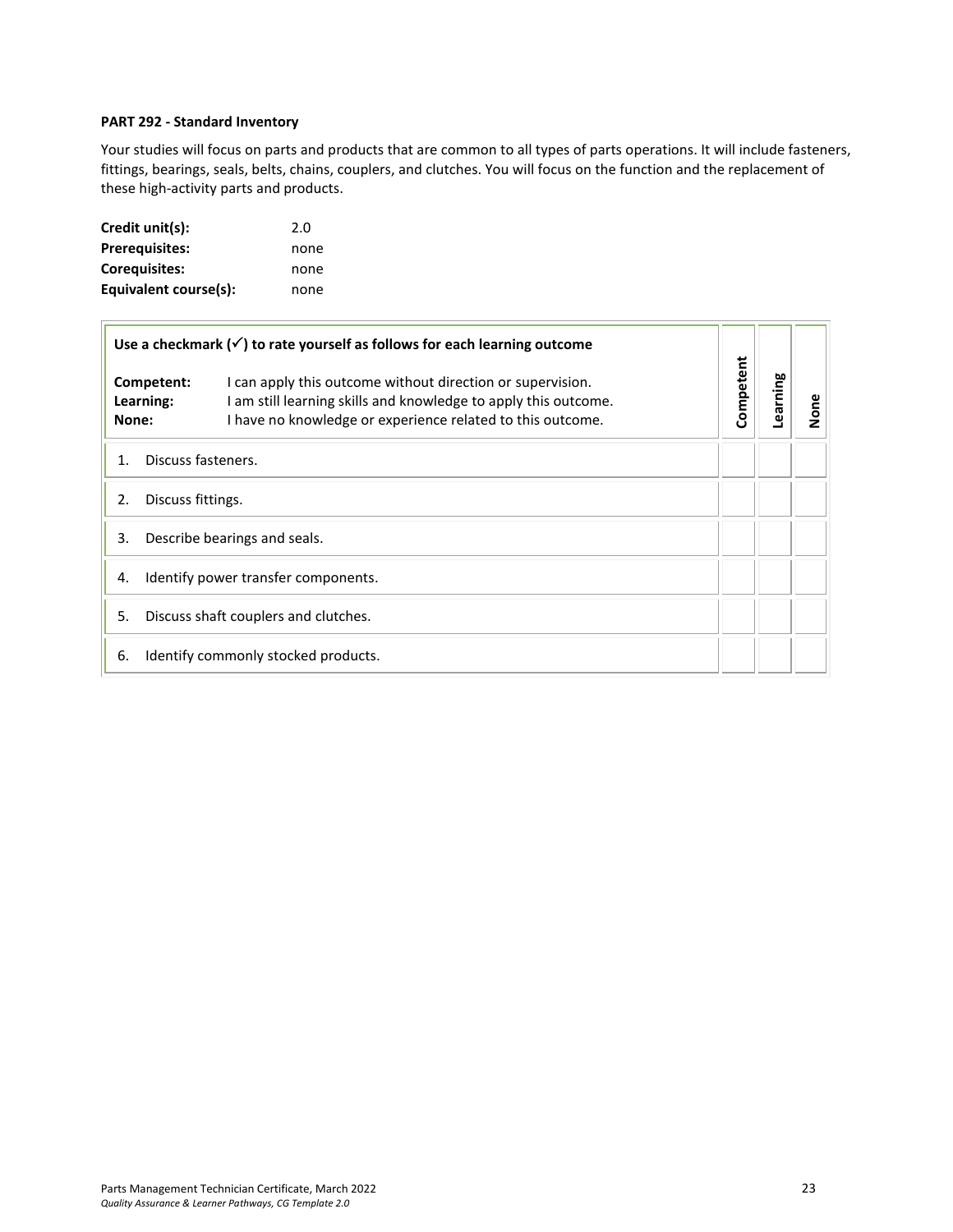## <span id="page-23-0"></span>**PART 293 - Engine Systems 2**

You will study engine heating and cooling systems, air conditioning and lubrication systems. You will focus on the highactivity parts and the function of the components.

| Credit unit(s):       | 2.0  |
|-----------------------|------|
| <b>Prerequisites:</b> | none |
| <b>Corequisites:</b>  | none |
| Equivalent course(s): | none |

| Use a checkmark $(\checkmark)$ to rate yourself as follows for each learning outcome |                                                                                                                                                                                             | Competent |         |      |
|--------------------------------------------------------------------------------------|---------------------------------------------------------------------------------------------------------------------------------------------------------------------------------------------|-----------|---------|------|
| Competent:<br>Learning:<br>None:                                                     | I can apply this outcome without direction or supervision.<br>I am still learning skills and knowledge to apply this outcome.<br>I have no knowledge or experience related to this outcome. |           | earning | None |
| Describe the cooling system.<br>1.                                                   |                                                                                                                                                                                             |           |         |      |
| Describe the heating system.<br>2.                                                   |                                                                                                                                                                                             |           |         |      |
| Describe the conditioning system.<br>3.                                              |                                                                                                                                                                                             |           |         |      |
| Describe the lubrication system.<br>4.                                               |                                                                                                                                                                                             |           |         |      |
| 5.                                                                                   | Discuss lubricants.                                                                                                                                                                         |           |         |      |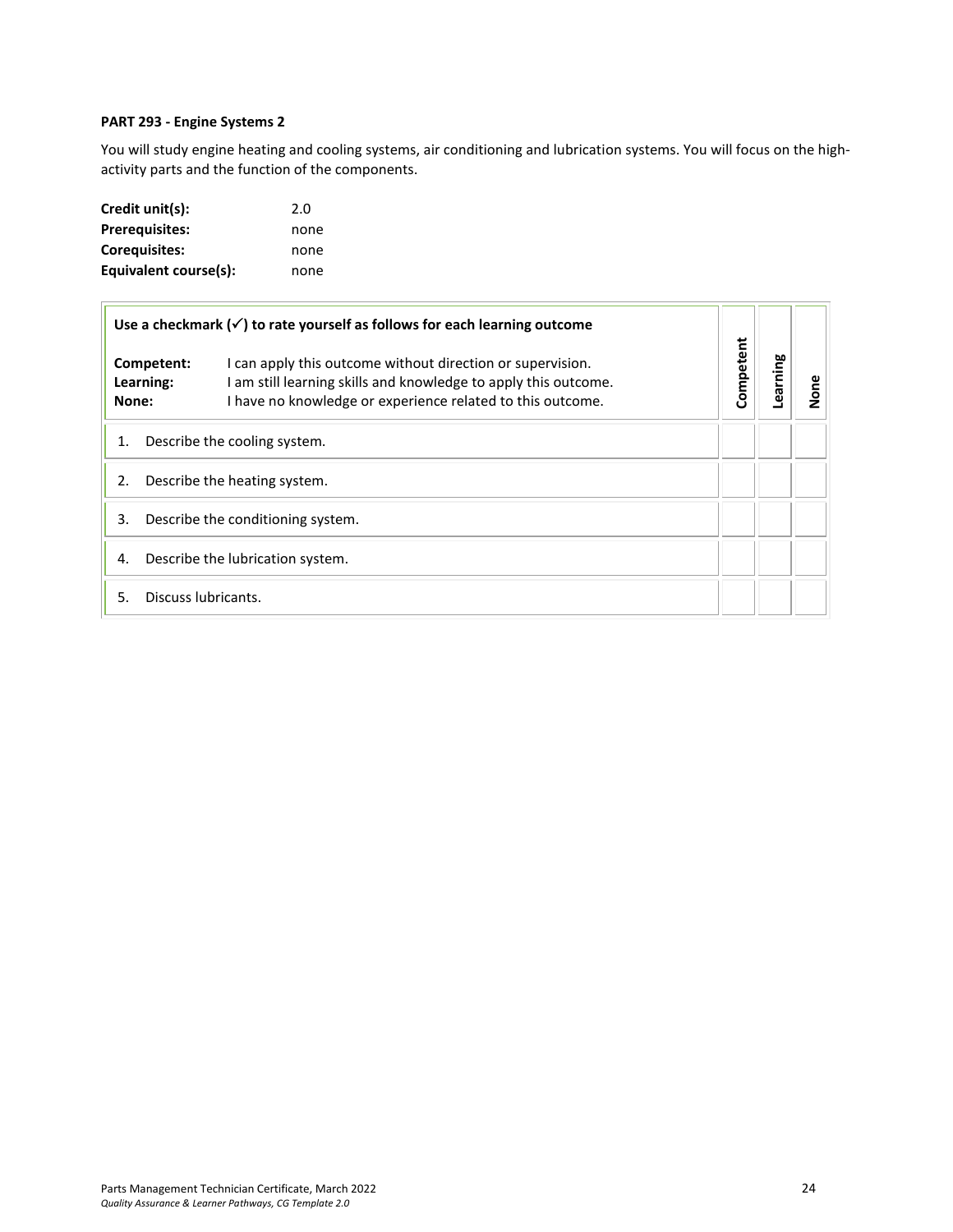## <span id="page-24-0"></span>**PART 294 - Automotive and Truck Wholegoods**

Your studies will focus on the areas that are common to the automotive, light truck, and heavy truck components of the parts industry. You will focus on body design, chassis components, operator features, and safety systems.

| Credit unit(s):       | 2.0  |
|-----------------------|------|
| <b>Prerequisites:</b> | none |
| <b>Co Requisites:</b> | none |
| Equivalent course(s): | none |

| Use a checkmark $(\checkmark)$ to rate yourself as follows for each learning outcome |                                                                                                                                                                                             | Competent |          |           |
|--------------------------------------------------------------------------------------|---------------------------------------------------------------------------------------------------------------------------------------------------------------------------------------------|-----------|----------|-----------|
| Competent:<br>Learning:<br>None:                                                     | I can apply this outcome without direction or supervision.<br>I am still learning skills and knowledge to apply this outcome.<br>I have no knowledge or experience related to this outcome. |           | Learning | ω<br>None |
| 1.                                                                                   | Discuss body structure design                                                                                                                                                               |           |          |           |
| Identify chassis components<br>2.                                                    |                                                                                                                                                                                             |           |          |           |
| 3.<br>Examine body styles and classifications                                        |                                                                                                                                                                                             |           |          |           |
| Describe vehicle comfort and safety systems<br>4.                                    |                                                                                                                                                                                             |           |          |           |
| Discuss vehicle identification codes and labels<br>5.                                |                                                                                                                                                                                             |           |          |           |
| Identify operator features and controls<br>6.                                        |                                                                                                                                                                                             |           |          |           |
| 7.<br>Compare parts supply systems                                                   |                                                                                                                                                                                             |           |          |           |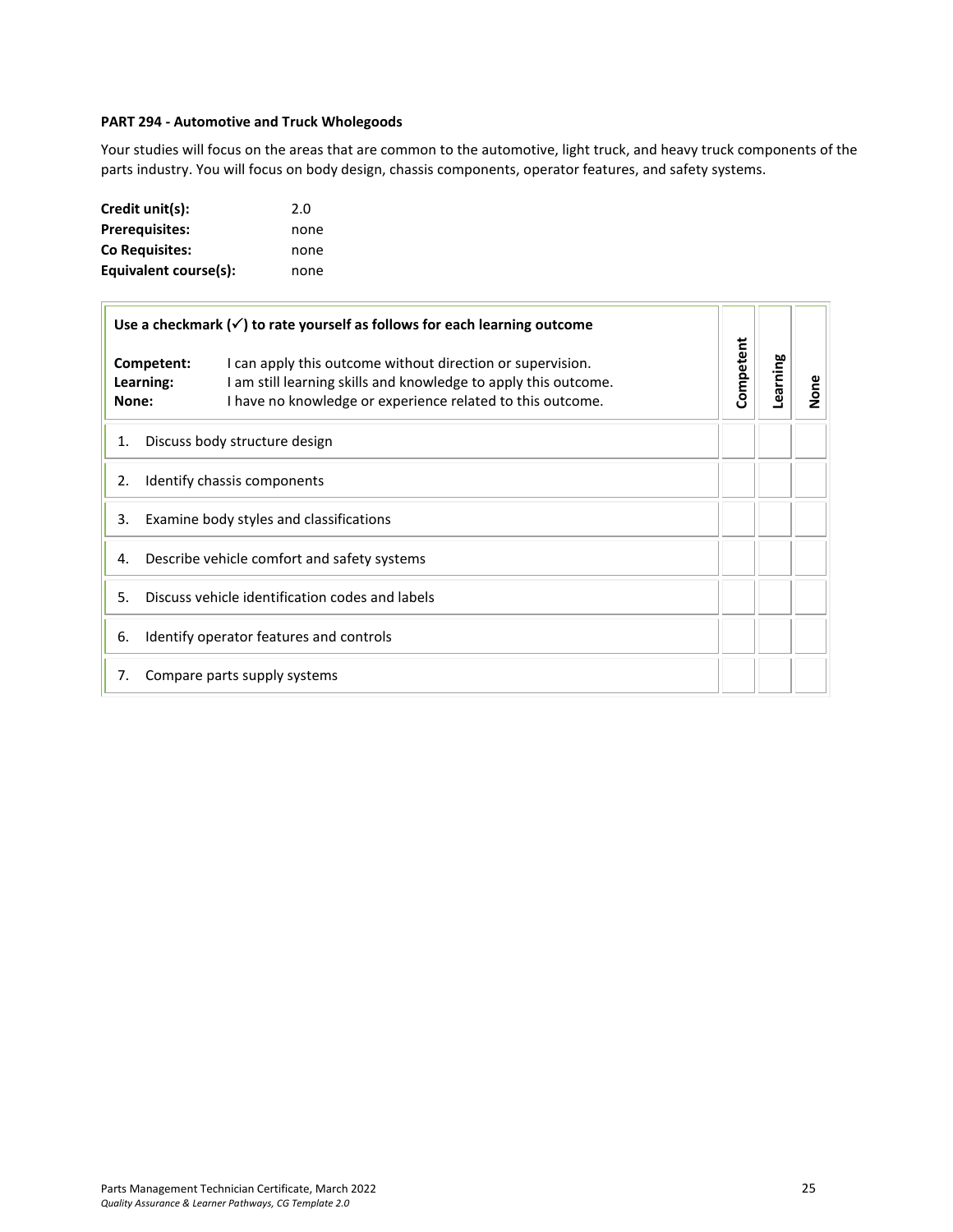## **PART 295 - Electrical Parts 2**

You will study the internal components of the starting, ignition, lighting, horn, and accessories system circuits. You will focus on the function of the components as well as the replacement parts.

| Credit unit(s):       | 2.0  |
|-----------------------|------|
| <b>Prerequisites:</b> | none |
| <b>Co Requisites:</b> | none |
| Equivalent course(s): | none |

|                                                        | Use a checkmark $(\checkmark)$ to rate yourself as follows for each learning outcome                                                                                                                                   |  |           |         |      |
|--------------------------------------------------------|------------------------------------------------------------------------------------------------------------------------------------------------------------------------------------------------------------------------|--|-----------|---------|------|
| None:                                                  | I can apply this outcome without direction or supervision.<br>Competent:<br>I am still learning skills and knowledge to apply this outcome.<br>Learning:<br>I have no knowledge or experience related to this outcome. |  | Competent | earning | None |
| Explain the starting system.                           |                                                                                                                                                                                                                        |  |           |         |      |
| Explain the ignition system.                           |                                                                                                                                                                                                                        |  |           |         |      |
| Describe the horn, accessory, and light systems.<br>3. |                                                                                                                                                                                                                        |  |           |         |      |
| 4.                                                     | Discuss advanced electrical systems.                                                                                                                                                                                   |  |           |         |      |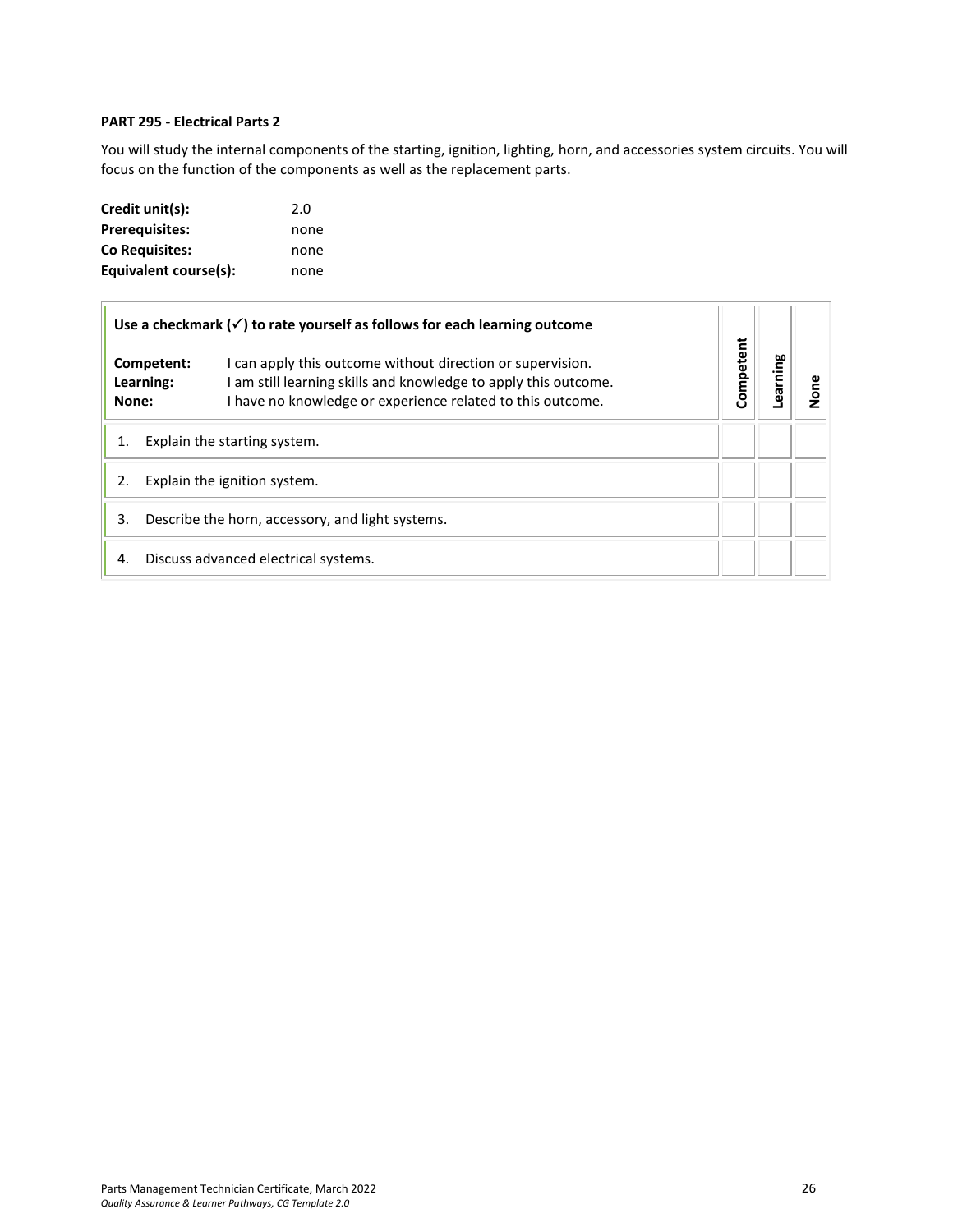## <span id="page-26-0"></span>**PART 296 - Agricultural and Industrial Wholegoods**

You will learn about the equipment used in agricultural and industrial applications. You will focus on basic operation with special attention to the fast-wearing parts.

| Credit unit(s):               | 2.0  |
|-------------------------------|------|
| <b>Pre and Co Requisites:</b> | none |
| Equivalent course(s):         | none |

| Use a checkmark $(\checkmark)$ to rate yourself as follows for each learning outcome |                                                               | Competent                                                                                                                                                                                   |  |          |      |
|--------------------------------------------------------------------------------------|---------------------------------------------------------------|---------------------------------------------------------------------------------------------------------------------------------------------------------------------------------------------|--|----------|------|
| None:                                                                                | Competent:<br>Learning:                                       | I can apply this outcome without direction or supervision.<br>I am still learning skills and knowledge to apply this outcome.<br>I have no knowledge or experience related to this outcome. |  | Learning | None |
| 1.                                                                                   |                                                               | Identify types of agricultural equipment.                                                                                                                                                   |  |          |      |
| Identify types of industrial equipment.<br>2.                                        |                                                               |                                                                                                                                                                                             |  |          |      |
| 3.<br>Discuss the function of agricultural equipment.                                |                                                               |                                                                                                                                                                                             |  |          |      |
| Discuss the function of industrial equipment.<br>4.                                  |                                                               |                                                                                                                                                                                             |  |          |      |
| Describe the fast wearing components of agricultural equipment.<br>5.                |                                                               |                                                                                                                                                                                             |  |          |      |
| 6.                                                                                   | Describe the fast wearing components of Industrial equipment. |                                                                                                                                                                                             |  |          |      |
| 7.<br>Compare agricultural and industrial parts supply systems.                      |                                                               |                                                                                                                                                                                             |  |          |      |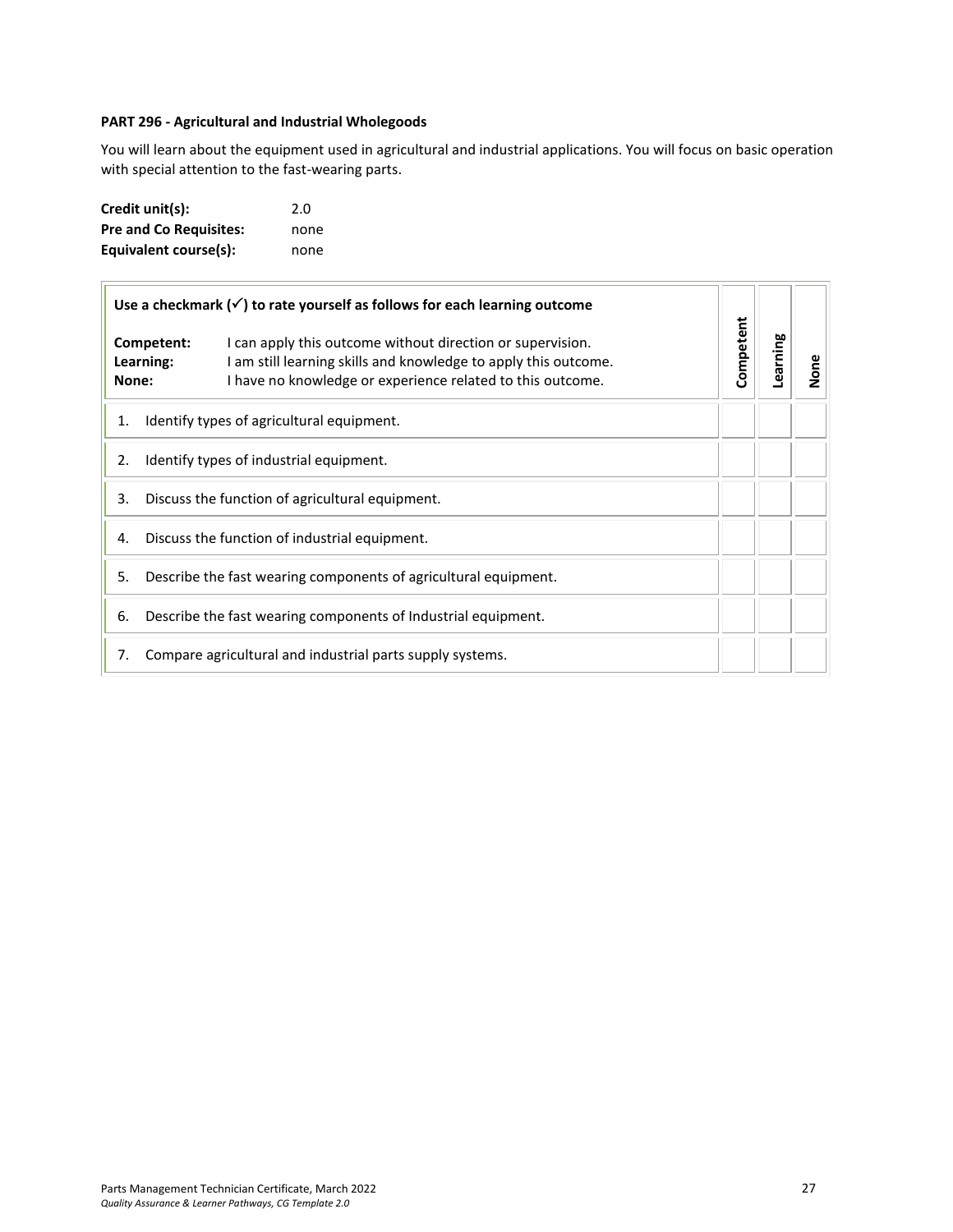## <span id="page-27-0"></span>**PART 298 - Engine Parts 2**

You will study the function of all engine components and failure analysis.

| Credit unit(s):               | 2.0  |
|-------------------------------|------|
| <b>Pre and Co Requisites:</b> | none |
| Equivalent course(s):         | none |

|                    | Use a checkmark $(\checkmark)$ to rate yourself as follows for each learning outcome                                                                                                                      |           |         |      |
|--------------------|-----------------------------------------------------------------------------------------------------------------------------------------------------------------------------------------------------------|-----------|---------|------|
| Learning:<br>None: | I can apply this outcome without direction or supervision.<br>Competent:<br>I am still learning skills and knowledge to apply this outcome.<br>I have no knowledge or experience related to this outcome. | Competent | earning | None |
| 1.                 | Discuss engine parts operation.                                                                                                                                                                           |           |         |      |
| 2.                 | Describe engine construction features.                                                                                                                                                                    |           |         |      |
| 3.                 | Examine engine parts failures.                                                                                                                                                                            |           |         |      |
| 4.                 | Describe engine repair procedures.                                                                                                                                                                        |           |         |      |
| 5.                 | Demonstrate the use of service information.                                                                                                                                                               |           |         |      |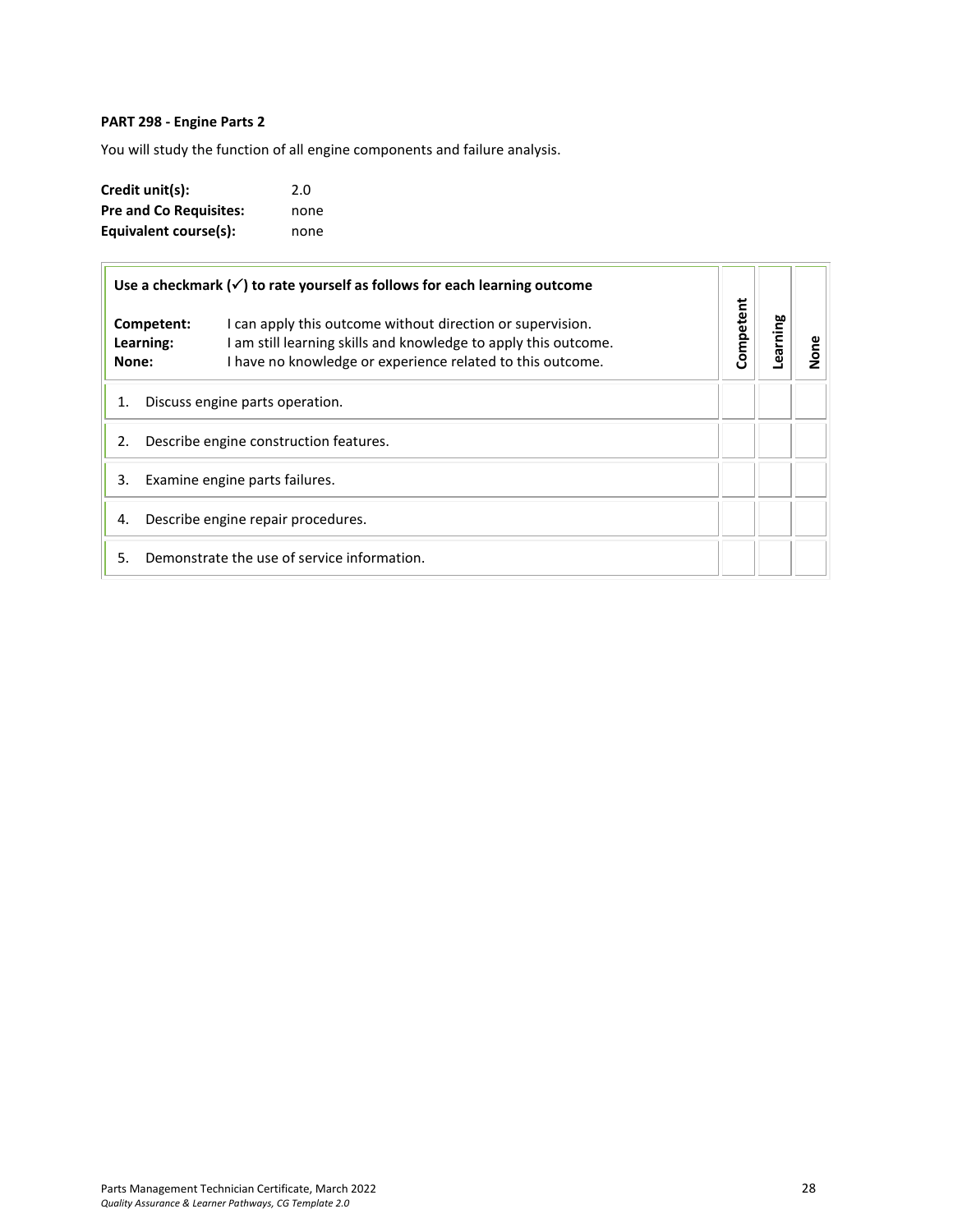## <span id="page-28-0"></span>**PART 299 - Inventory Control**

You will learn the management tools and control systems used to manage inventory.

| Credit unit(s):               | 2.0  |
|-------------------------------|------|
| <b>Pre and Co Requisites:</b> | none |
| Equivalent course(s):         | none |

| Use a checkmark $(\checkmark)$ to rate yourself as follows for each learning outcome |                                                                                                                                                                                                                        |           |          |      |
|--------------------------------------------------------------------------------------|------------------------------------------------------------------------------------------------------------------------------------------------------------------------------------------------------------------------|-----------|----------|------|
| None:                                                                                | I can apply this outcome without direction or supervision.<br>Competent:<br>I am still learning skills and knowledge to apply this outcome.<br>Learning:<br>I have no knowledge or experience related to this outcome. | Competent | Learning | None |
| 1.                                                                                   | Identify inventory ordering systems                                                                                                                                                                                    |           |          |      |
| 2.                                                                                   | Discuss inventory monitoring tools                                                                                                                                                                                     |           |          |      |
| 3.                                                                                   | Identify reasons for adjusting inventory                                                                                                                                                                               |           |          |      |
| 4.                                                                                   | Discuss parts activity                                                                                                                                                                                                 |           |          |      |
| 5.                                                                                   | Compare methods used to control inventory                                                                                                                                                                              |           |          |      |